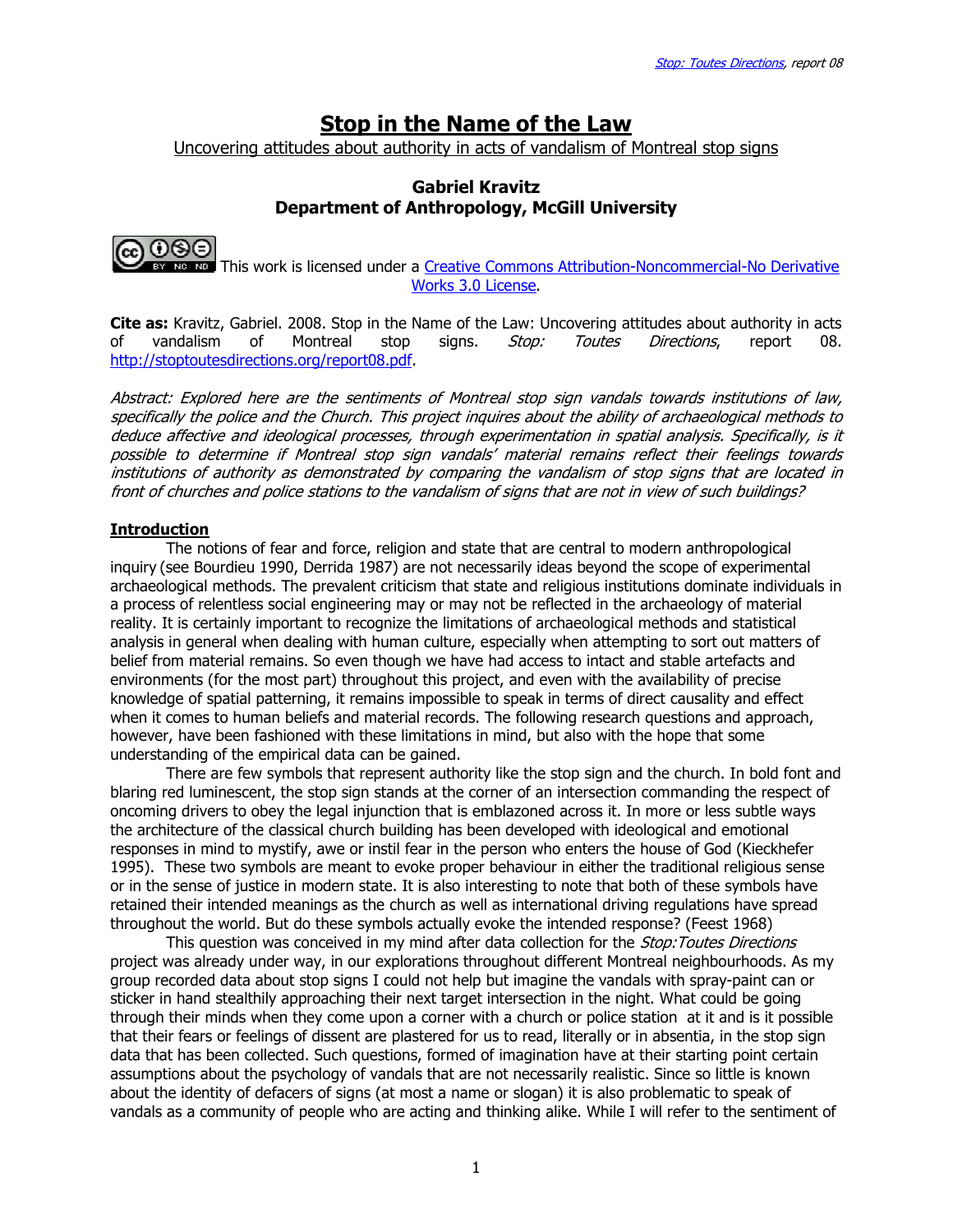vandals, I understand that this is not necessarily the way that a person who tags a stop sign conceives of themselves. It is safe to assume however, that anyone who has sullied a stop sign has, at least momentarily, disregarded the authority of the law by defacing property that is not theirs, even if this action does not symbolize any bold ideological resistance. It is entirely possible that concern for the authority of the church or police (Block 1971) does not cross the mind of most vandals at all if they do not see a problem with spray painting or stickering a stop sign.

Furthermore, I do not assume that the people who are vandalizing stop signs necessarily accurately reflect the opinions of the general population who are not vandalizing, and so this research can only attempt to understand the intentions of those who deface signs. Certain social conclusions about people who deface stop signs, if they are based on accurate statistical analysis, may be drawn because actions like vandalism may be studied in the material record. I have not presumed to know what sort of data will emerge and it is possible that analysis of data may reveal no significant statistical difference in front of churches or police stations at all. If any data does emerge it may be problematic to jump from vandalism data to a simplistic understanding of psychological intention.

I can think of few more interesting cities to explore these questions considering the history of religion and government in Quebec. The relationship of Quebecois to the Catholic Church is a storied and complex one, as most simplistically exemplified by the taboo nature of words like tabernacle and chalice (Tassie 1961). More apparent are the turbulent politics of separation that involve the conflicting authority of government and society at municipal, provincial and federal levels. For now, however, I have isolated my research agenda from issues that arise out of this history like language and the socio-economic conditions of primarily French versus English speaking inhabitants. From the outset I am wary of the multitude of issues other than fear and rejection of the law, such as language, that may overshadow what I am searching for. I would not be surprised if issues of language, socio-economic status or even traffic density patterns influence the vandalism of signs from zone to zone, obscuring evidence that may be useful to my question.

As I have become interested in exploring how data on stop signs collected throughout Montreal, and specifically the vandalism of these legal signals, may demonstrate sentiments towards institutions of the law I have focused on finding stop signs that are located directly in view of institutions of law so that they can be compared to general vandalism data to see if any significant difference exists at the statistical or ideographic levels.

#### Methods

This research seeks to explore any positive, neutral or negative sentiments towards institutions of the law as demonstrated by comparing the vandalism of stop signs that are located in front of or in view of buildings like churches and police stations to the vandalism of signs that are not in the view of such buildings. To study this question, intersections that are located in discrete zones have served as spatial units of archaeological and statistical analysis and there are many concerns that must be acknowledged about the way in which zones were determined and the possible reality effects. It is my understanding that zones were mapped out based on factors of accessibility to students collecting data in addition to the geographical realties like major thoroughfares and topography. While such grid drawing techniques can be problematic if they fabricate information based on imagined boundaries, they may also be helpful in reducing the number of variables at play in different areas of the city. Ideally the analysis of vandalism based on zones will control variables like economic status.

Despite the potential subjectivity of the data collection, steps have been taken to limit the possibility of differences between collection teams. It is conceivable, for instance, that data collection teams in more heavily vandalized zones (as in zone 21) would be more consistent in their grading of vandalism than a group who came across fewer instances of vandalism (zone 12) making them less desensitized. To regulate the collection of data, scores were designated before data collection began as follows: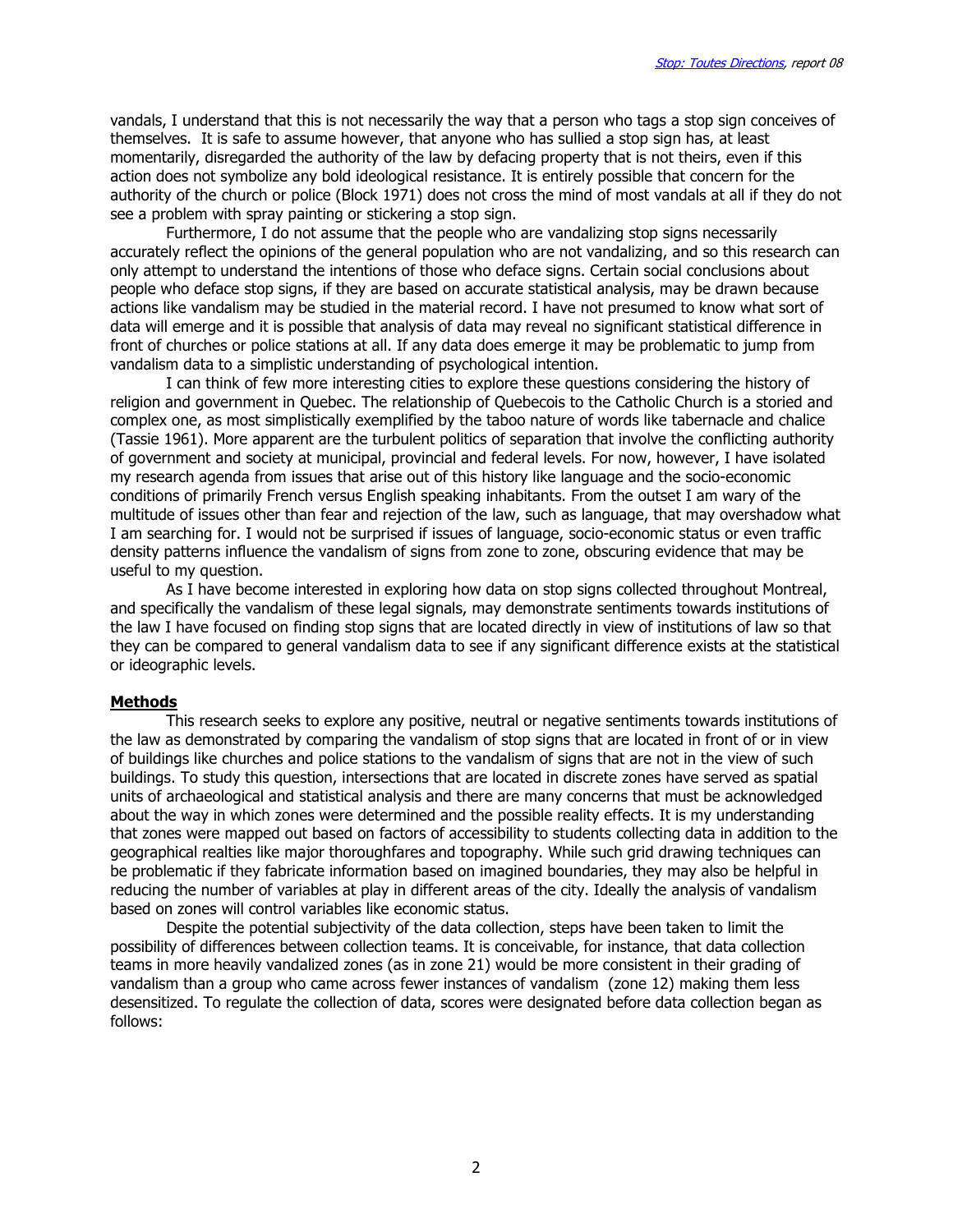Grades for vandalism analysis in the field

- 0- No vandalism
- 1- Signs that contain a small tag filling up less than 20% of the sign, or 1 sticker
- 2- Between 20% and 50% of the sign is covered in graffiti, or 2 stickers or separate tags
- 3- More than 50 % of the sign is covered in vandalism or 3+ stickers.



#### Figure 1: Clockwise 0,1,2,3 ratings of vandalism (Notice the churches and synagogues in 0, 1, and 3

I have computed all of the data from both the back and front of signs to create a vandalism sum for each sign for comparison throughout the zones. For the purposes of this project, I see no distinction between an act of vandalism on the front or back, because I am primarily concerned with the act itself that has taken place before the law. This choice may miss evidence for the subtle meanings that can be derived from the difference between vandalizing the back versus the front.

Since it would have been impossible to re-survey the entire zone in question in order to locate churches and police stations, I resorted to Google and Google maps as the primary resource for identifying intersections of spatial interest. The process of mapping the churches with Google, however, was less reliable than visiting the actual sites to determine if signs are in full view of institutions of the law. If I had conceived of my project in this form before data collection had started, I would have included a question on data sheets like- is this intersection in view of a church or police station  $(y/n)$ ? I have experienced quite a few problems with Google maps as the tool for determining where stop signs with vandalism corresponded to churches. In fact, I would now say that the functions of the Google search engine and Google maps have completely shaped and limited this inquiry. Although, this paper is not an effort to unwind the intricacies of the logarithms used in Google searches, it is important to note some basic things about the use of this form of spatial analysis.

Results of different Google search of "Churches in Montreal" and other similar wording have led me to conclude that there are between 700 and 1278 churches in the greater Montreal area. There is an entire Google search category dedicated to locating churches and related organizations. The results of the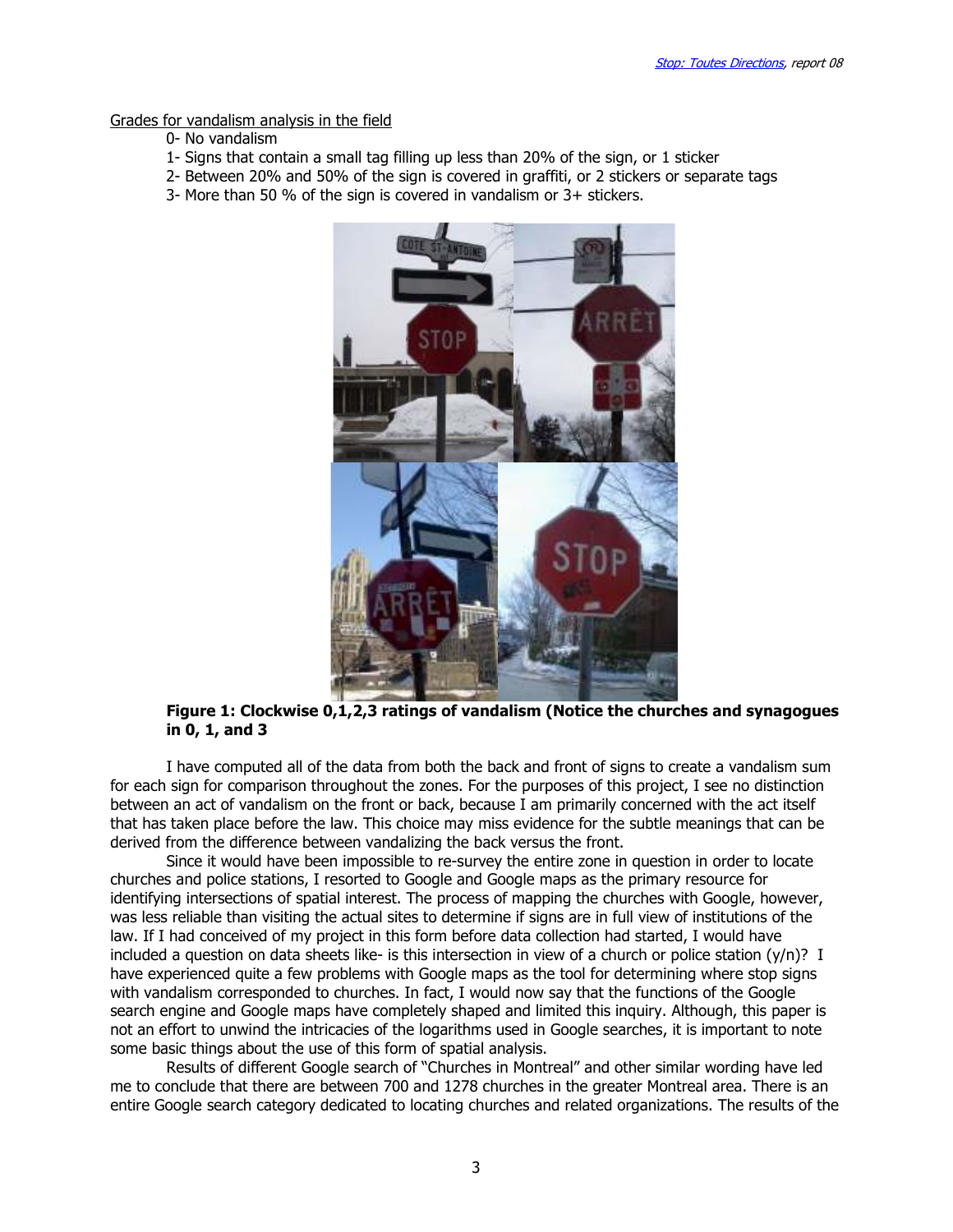Google searches included a variety of synagogues, mosques and Bahai temples in the category of churches, that for the purpose of this paper, I will continue to refer to as churches as they are also buildings that contain institutions of law and reverence, albeit in varied ways with histories that may not be as contentious as that of the Quebecois Christian churches. Another website,

http://www.ziplocal.com/, served a similar purpose, although with a more exclusive definition of Church limited to Christianity. This website allowed me to verify many of the Google results that were questionable. This larger body of results (see appendix A) was then focused by excluding churches outside of the zone in question as well as by rooting out Google results that were not actually houses of religious prayer like foundations or incorporated businesses that were likely included by Google because of the relationship that they have with actual churches. Furthermore, there were quite a few duplicate listings that needed to be removed. If I was not able to determine if these were distinct institutions I assumed that they were and did not remove them. Ultimately this should have no bearing on the vandalism findings unless a stop sign vandal is more fearful of two churches at an intersection than one. There were also some listings that were labelled "unverified" and I included them and their location if further research deemed that they were indeed church buildings that are related to law.



Figure 2: By laying the Stop:Toutes Directions map over the data that was being pinpointed by GoogleMaps it was possible to determine where churches were located by zone and intersection.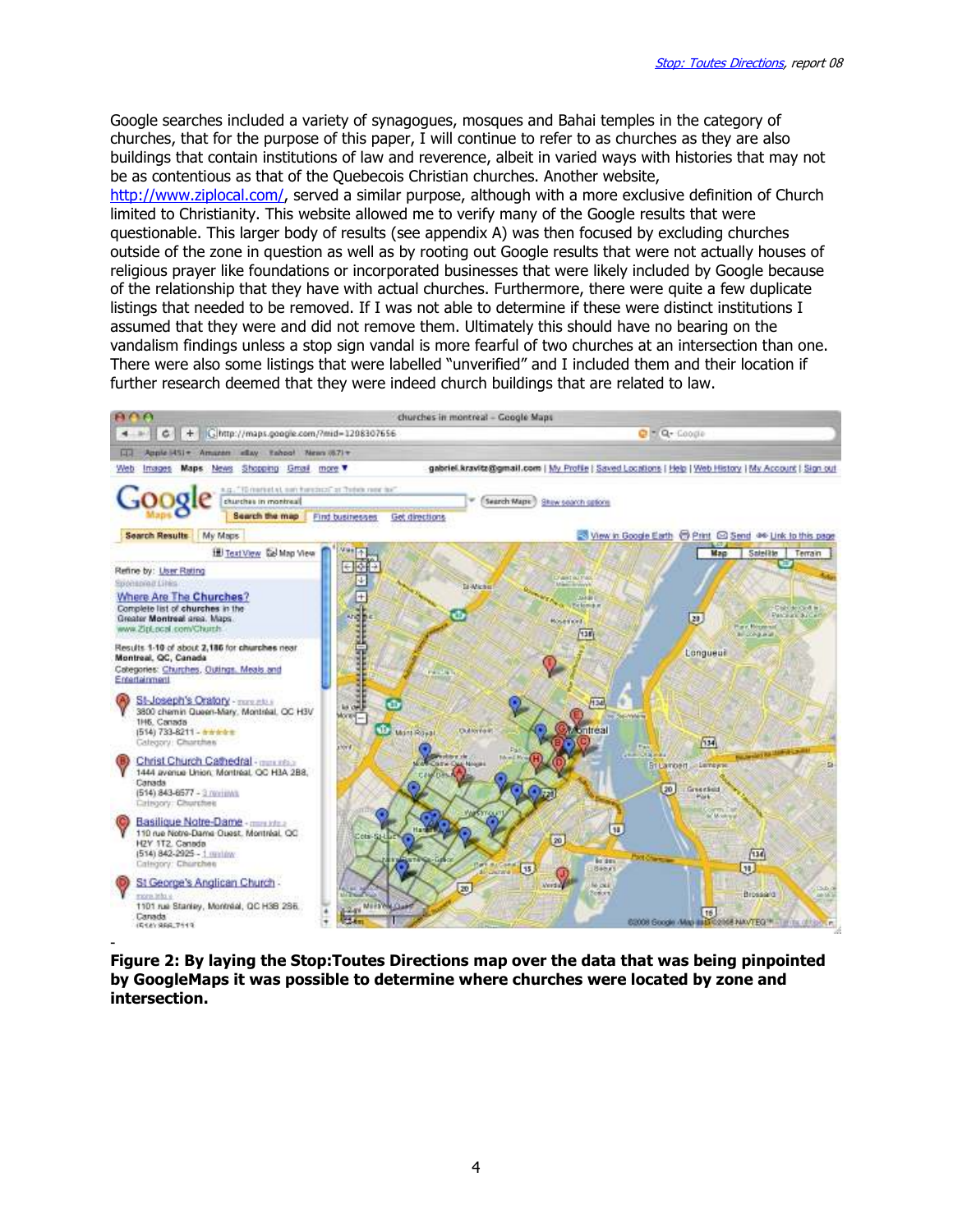Of the approximately 100 churches that were determined to be in the zone of study (See appendix A), I needed to use Google maps to determine the locations of these churches more specifically so that they could be integrated and analyzed with the entirety of collected data of the project which relied on the format of intersection names. Stop signs could be sorted based on North/South and East/West intersection and so I needed to be able to match intersections with each other.

Since physical intersections are not being re-examined, the processes of verifying the accuracy of Google mapping, a technology that has been called into question, has proven to be difficult. Although the most magnificent churches in the city are visible from the satellite data that accompanies Google maps, the churches that have less of a presence are nearly impossible to verify without going to the location. While efforts are being made to ensure the accuracy of physical locations in Google maps (see http://www.youtube.com/watch?v=ZP653VGcJno), that I have needed to relied solely on Google for much of this information, despite my best efforts to ensure accuracy by comparing Google Earth satellite images, has weakened any answers that this research may determine for my initial questions. This means that signs that are in the range of churches may have been excluded, and more problematically there may be signs that are not actually in the range of a building of authority that are being analyzed, in turn skewing the target data. These limitations were demonstrated clearly as I scrolled through photographic data only to find a sign in plain view of a church steeple that was not analyzed accordingly because it is not on the intersection directly related to the church.



Figure 2.5 Sign 3-55-a exemplifies the limitations of using Google maps for the purpose of spatial analysis which really needs human eyes to collect accurate data of this nature.

 The search for police stations has been easier because the Montreal police department has included the intersection of each stations in their information online. In order to ensure accuracy, this data too was cross-referenced with Google maps and then with the data. Since it is likely that police stations appear prominently on more traffic laden intersections with traffic lights, there are only three stations that have corresponding stop sign data.

#### **Results**

In order to work with a large enough sample size to produce meaningful data I decided to analyze the entire set of data that was determined to be at intersections in front of churches. The police station data will also be looked at as a whole data set because there are only three intersections of interest with a total of eleven signs. Some correlation will likely arise due to the fact that I have not removed the corners that have churches and police stations on them from the general zone vandalism averages. I have also separated the church data from the police data in order to see if there is a significant difference between graffiti in front of these two institutions.

The entirety of the church vandalism data on 40 intersections with a total of 112 signs were graded in the field with a total of 85 points. I then added together the grades of front and back vandalism data to determine a vandalism sum for each sign. The mean vandalism of signs was then computed by dividing by the total number of signs analyzed and this was then calculated for each zone.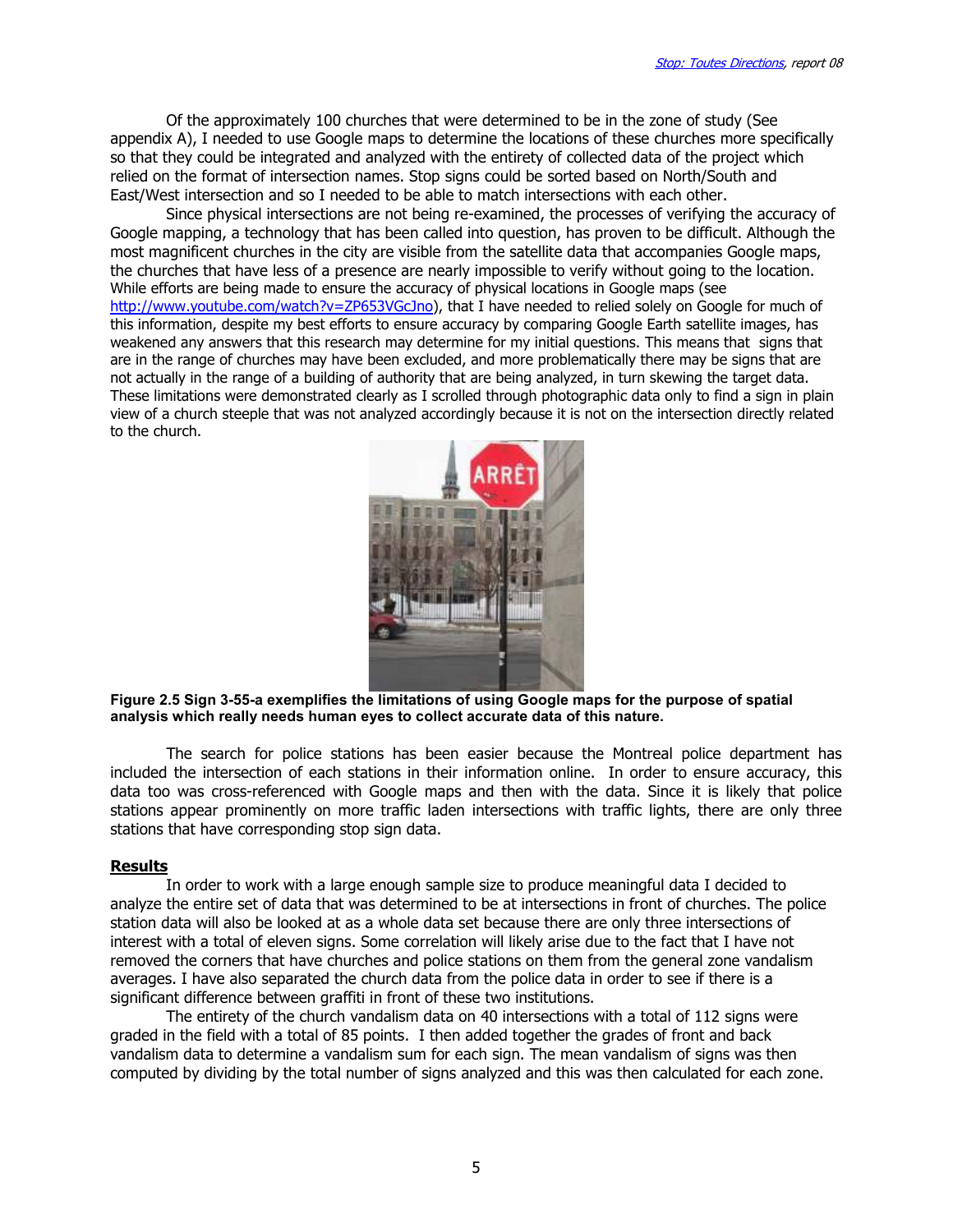| Zone                    | <b>Total</b><br><b>Signs</b> | <b>Sum</b><br>Vandalism | Avg<br>Vandalism | <b>Churches</b>         | <b>Stop Signs</b><br><b>Near</b><br><b>Churches</b><br>in Zone | <b>Sum</b><br><b>Church</b><br>Vandalism | Avg<br>Church<br>Vandalism |
|-------------------------|------------------------------|-------------------------|------------------|-------------------------|----------------------------------------------------------------|------------------------------------------|----------------------------|
| 1                       | 100                          | 106                     | 1.060            | $\mathbf 0$             | $\mathbf 0$                                                    | $\mathbf 0$                              | #DIV/0!                    |
| $\overline{\mathbf{c}}$ | 119                          | 139                     | 1.168            | 1                       | 4                                                              | 3                                        | 0.75                       |
| 3                       | 104                          | 132                     | 1.269            | 4                       | 9                                                              | 9                                        | 1                          |
| $\overline{\mathbf{4}}$ | 41                           | 21                      | 0.512            | 1                       | 4                                                              | 1                                        | 0.25                       |
| 5                       | 49                           | 54                      | 1.102            |                         | $\overline{\mathbf{c}}$                                        | 5                                        | 2.5                        |
| $6\phantom{1}$          | 12                           | 5                       | 0.417            |                         | $\mathbf{1}$                                                   | 0                                        | $\mathbf 0$                |
| $\overline{7}$          | 57                           | 29                      | 0.509            | 1                       | $\overline{\mathbf{4}}$                                        | 0                                        | $\mathbf 0$                |
| 8                       | 128                          | 71                      | 0.555            | 3                       | 8                                                              | 8                                        | 1                          |
| $\boldsymbol{9}$        | 135                          | 37                      | 0.274            | $\mathbf 0$             | $\mathbf 0$                                                    | $\mathbf 0$                              | #DIV/0!                    |
| 10                      | 79                           | 28                      | 0.354            | 1                       | $\overline{4}$                                                 | $\overline{2}$                           | 0.5                        |
| 11                      | 91                           | 25                      | 0.275            | 0                       | 0                                                              | $\mathbf 0$                              | #DIV/0!                    |
| 12                      | 127                          | 81                      | 0.638            | 5                       | 9                                                              | $\overline{7}$                           | 0.7777778                  |
| 13                      | 116                          | 128                     | 1.103            | 5                       | 13                                                             | 13                                       | 1                          |
| 14                      | 97                           | 28                      | 0.289            | $\overline{c}$          | $\mathbf{3}$                                                   | 3                                        | 1                          |
| 15                      | 94                           | 22                      | 0.234            | $\mathsf 0$             | $\mathsf 0$                                                    | $\mathbf 0$                              | #DIV/0!                    |
| 16                      | 94                           | 46                      | 0.489            | 1                       | 1                                                              | $\mathbf 0$                              | $\mathbf 0$                |
| 17                      | 188                          | 16                      | 0.085            | 0                       | $\mathbf 0$                                                    | $\mathbf 0$                              | #DIV/0!                    |
| 18                      | 84                           | 29                      | 0.345            | 5                       | 12                                                             | 3                                        | 0.25                       |
| 19                      | 42                           | 30                      | 0.714            | 1                       | $\overline{2}$                                                 | $\overline{2}$                           | 1                          |
| 20                      | 78                           | 97                      | 1.244            | 4                       | 10                                                             | 13                                       | 1.3                        |
| 21                      | 63                           | 38                      | 0.603            | $\overline{\mathbf{c}}$ | $\overline{\mathbf{4}}$                                        | $\overline{\mathbf{4}}$                  | 1                          |
| 22                      | 176                          | 15                      | 0.085            | $\overline{2}$          | $\overline{7}$                                                 | $\overline{2}$                           | 0.2857143                  |
| 23                      | 93                           | 43                      | 0.462            | 1                       | 4                                                              | $\overline{2}$                           | 0.5                        |
| 24                      | 104                          | 11                      | 0.106            | 1                       | $\overline{2}$                                                 | $\mathbf 0$                              | $\mathbf 0$                |
| 25                      | 54                           | 22                      | 0.407            | 0                       | $\mathbf 0$                                                    |                                          | #DIV/0!                    |
| 26                      | 94                           | 16                      | 0.170            | 0                       | $\mathbf 0$                                                    |                                          | #DIV/0!                    |
| 27                      | 55                           | 15                      | 0.273            | 0                       | $\mathbf 0$                                                    |                                          | #DIV/0!                    |
| 28                      | 71                           | 31                      | 0.437            | 1                       | 4                                                              | 4                                        | 1                          |
| 29                      | 94                           | 49                      | 0.521            | 1                       | 4                                                              | $\overline{2}$                           | 0.5                        |
| 30                      | $\pmb{0}$                    | $\pmb{0}$               | 0.000            | 0                       | $\pmb{0}$                                                      | $\mathbf 0$                              | #DIV/0!                    |
| 31                      | 120                          | 19                      | 0.158            | 0                       | 0                                                              | $\mathbf 0$                              | #DIV/0!                    |
| 32                      | 57                           | 17                      | 0.298            | $\overline{0}$          | $\overline{0}$                                                 | $\mathbf{0}$                             | #DIV/0!                    |

# Figure 3: Mean Vandalism by zone table for computation

Once it was determined that this data was normally distributed, histograms were constructed to illustrate the mean of the church data by zone as distinct from the total stop sign data by zone.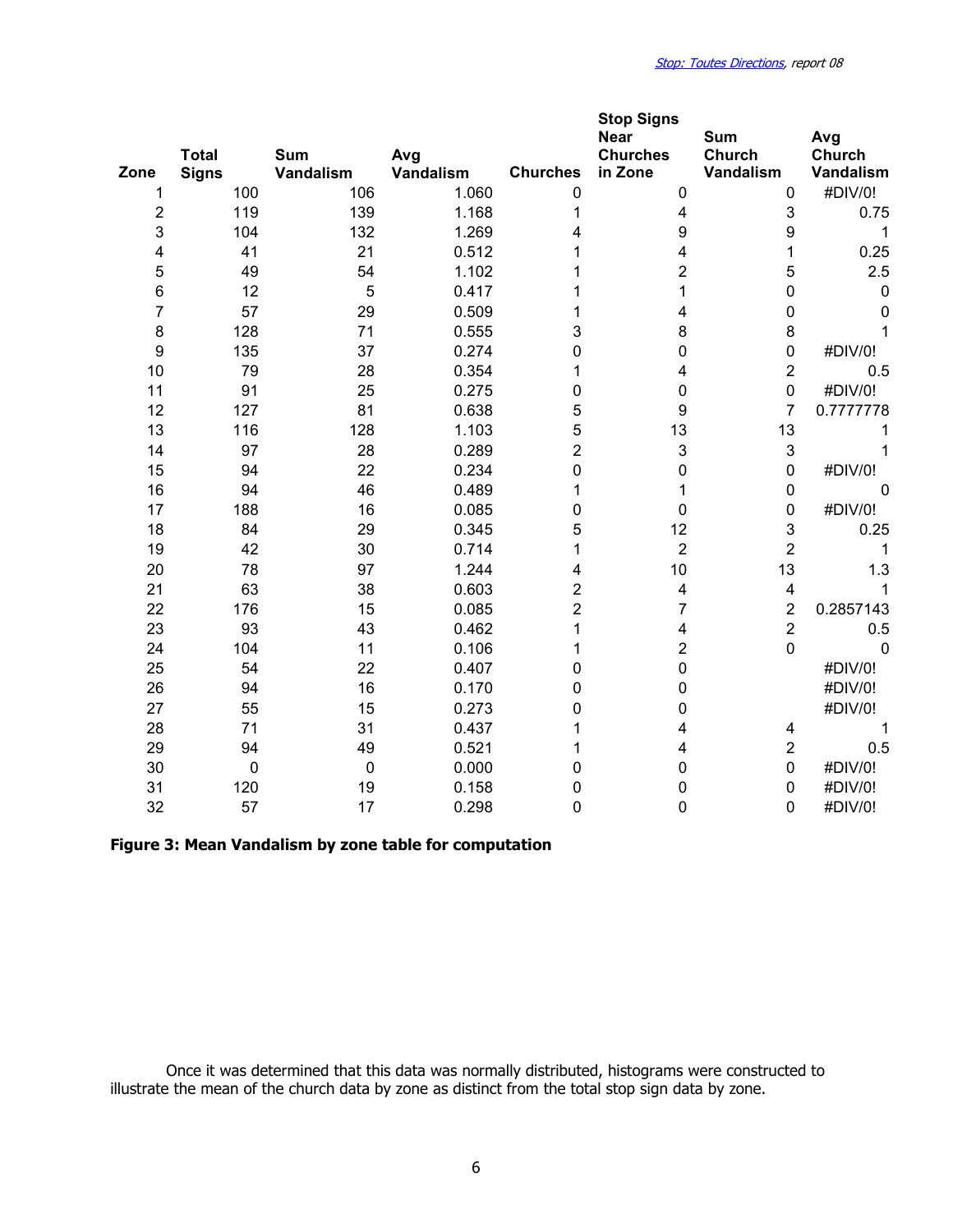

Figure 5: Histogram for average vandalism of signs in front of churches by zone

A t-test of these two sets of data revealed a much higher average of vandalism in front of churches (.759 of signs with vandalism) than in the general data (.497). The p-value of this test was .234, accepting the null hypothesis that these two variances are different. A further t-test assuming equal variance, demonstrated strongly (with a two-tailed p-value of .0065) that there is a significant difference between the mean rates of stop sign vandalism in front of churches versus signs throughout the city. Such findings would be exciting if not for the minute sample size of data from in front of churches.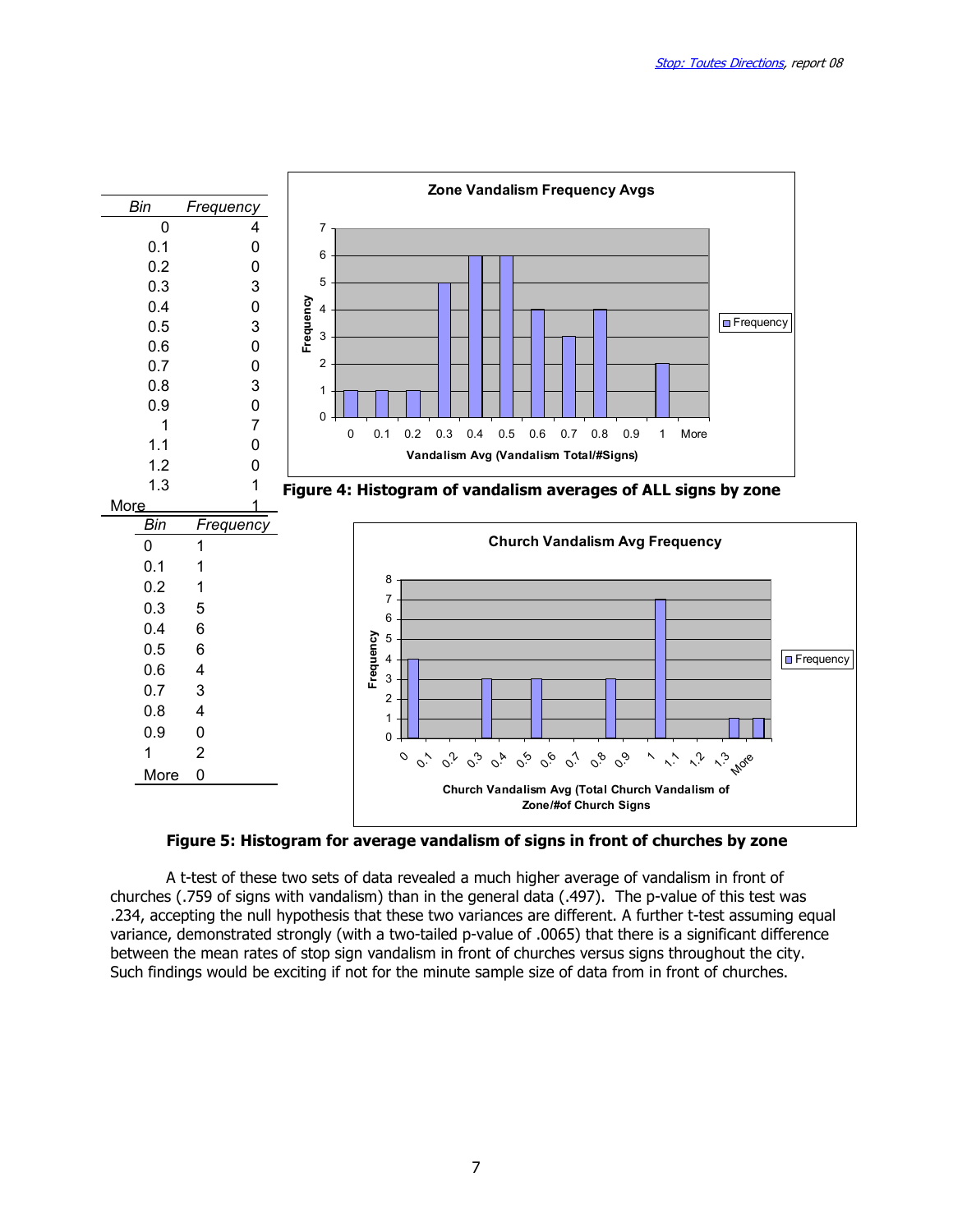| Total Data F test                 |          |          | <b>Figu</b> | t-Test: Two-Sample Assuming Equal Variances |            |            |  |  |
|-----------------------------------|----------|----------|-------------|---------------------------------------------|------------|------------|--|--|
| F-Test Two-Sample for Variances   |          |          | re 6:       |                                             |            |            |  |  |
|                                   |          |          | t-          |                                             | Variable 1 | Variable 2 |  |  |
|                                   | Variable | Variable | test        | Mean                                        | 0.497159   | 0.758929   |  |  |
|                                   |          | 2        | to          | Variance                                    | 0.98969    | 1.085505   |  |  |
| Mean                              | 0.497159 | 0.758929 | dete        | Observations                                | 2816       | 112        |  |  |
| Variance                          | 0.98969  | 1.085505 | rmin        | Pooled Variance                             | 0.993325   |            |  |  |
| <b>Observations</b>               | 2816     | 112      | e if<br>the | <b>Hypothesized Mean</b>                    |            |            |  |  |
| df                                | 2815     | 111      | mea         | <b>Difference</b>                           | 0          |            |  |  |
| F                                 | 0.911732 |          | n of        | df                                          | 2926       |            |  |  |
| $P(F \le f)$ one-                 |          |          | the         | t Stat                                      | $-2.72592$ |            |  |  |
| tail                              | 0.233695 |          | vand        | $P(T \le t)$ one-tail                       | 0.003225   |            |  |  |
| F Critical one-                   |          |          | alis        | t Critical one-tail                         | 1.645375   |            |  |  |
| tail                              | 0.808704 |          | m           | $P(T \le t)$ two-tail                       | 0.00645    |            |  |  |
| averages in front of churches are |          |          |             | t Critical two-tail                         | 1.960775   |            |  |  |

#### averages in front of churches are significantly different than the vandalism averages of the general population of surveyed signs. The small two-tail p-value on the right of .0064 means that the means are significantly different.

If we cannot analyze each zone for the differences between the church stop signs versus general vandalism rates because of small sample size, it is at least important to look at the relationship between total zone data and church intersection data graphically.



Figure 7: Average Vandalism of Church signs versus general signs by Zone. This bar graph obscures those zones that have no churches in them (1,9,11,15,17,25,26,27) versus those locations that have no vandalism at church intersections (6,7,16,24).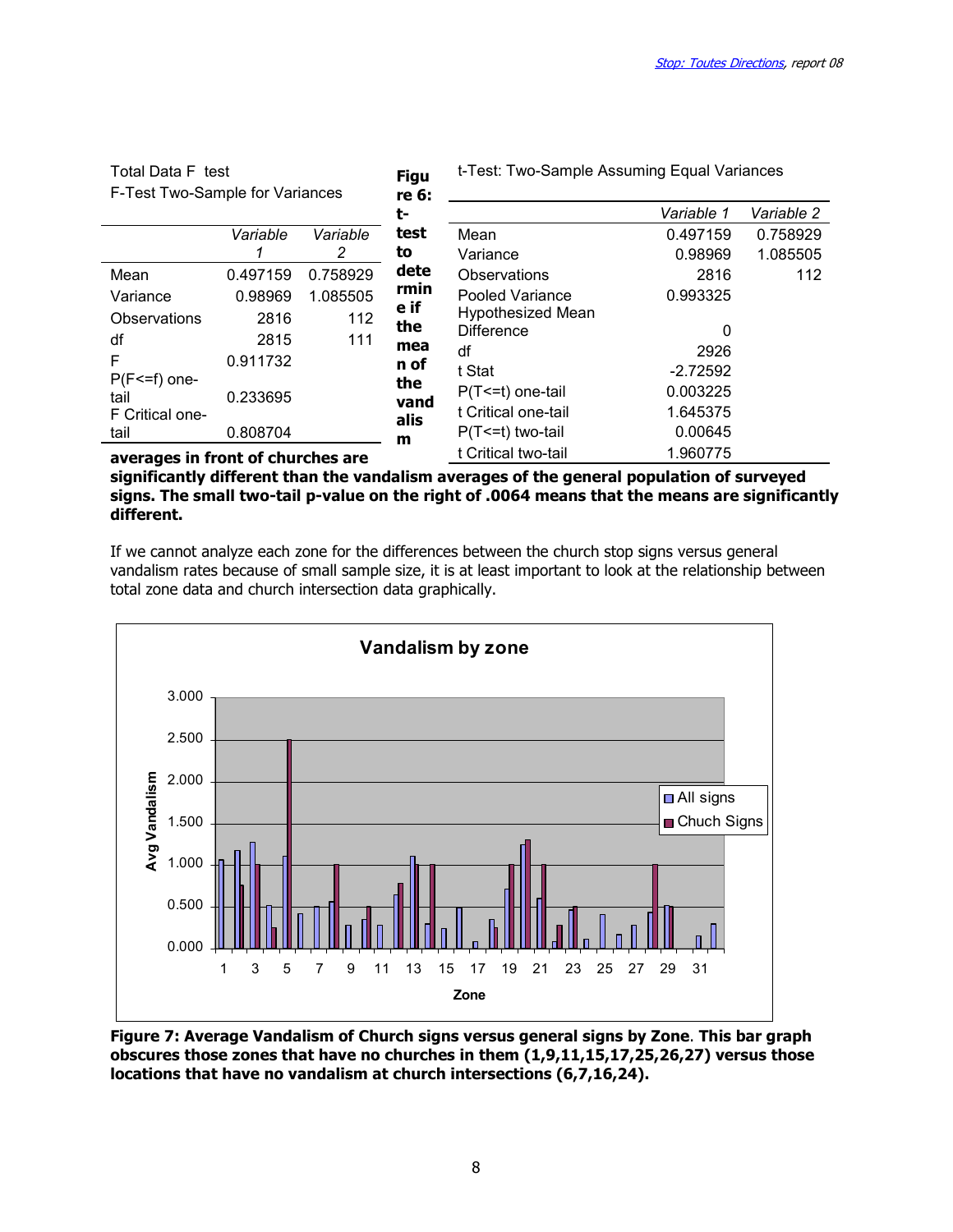T-tests were also calculated to determine the relationship between the mean vandalism that takes place in front of police stations versus the vandalism of the general population of stop signs. (See Appendix B and D for police station locations and data of signs in front of them.)

| F-Test Two-Sample for Variances                |                             |                            | t-Test: Two-Sample Assuming Unequal Variances                         |                                  |                      |  |  |  |
|------------------------------------------------|-----------------------------|----------------------------|-----------------------------------------------------------------------|----------------------------------|----------------------|--|--|--|
|                                                |                             |                            |                                                                       | Variable 1                       | Variable 2           |  |  |  |
|                                                | Variable                    | Variable                   | Mean<br>Variance                                                      | 0.497159<br>0.98969              | 0.181818<br>0.163636 |  |  |  |
| Mean<br>Variance<br><b>Observations</b>        | 0.497159<br>0.98969<br>2816 | 0.181818<br>0.163636<br>11 | <b>Observations</b><br><b>Hypothesized Mean</b>                       | 2816                             |                      |  |  |  |
| df<br>F                                        | 2815<br>10<br>6.048105      |                            | <b>Difference</b><br>df<br>t Stat                                     | 10<br>2.555443                   |                      |  |  |  |
| $P(F \le f)$ one-<br>tail<br><b>F</b> Critical | 0.001635                    |                            | $P(T \le t)$ one-tail<br>t Critical one-tail<br>$P(T \le t)$ two-tail | 0.014298<br>1.812461<br>0.028596 |                      |  |  |  |
| one-tail                                       | 2.539707                    |                            | t Critical two-tail                                                   | 2.228139                         |                      |  |  |  |

#### Figure 8: t-test comparing the mean sign data in front of police stations versus the averages of vandalism of the all signs reveals with a p-value of less than .05 (.0286) that there is a significant difference between these locations when unequal variance is assumed.

#### **Discussion**

It could be effortless now, with the result of these t-tests to state boldly that there is clear evidence that Montreal stop sign vandals have no regard for the authority of the Church and even spite the institution by vandalizing more heavily in front of church buildings. It would also be easy to simply explain how the significantly lower occurrences of vandalism in front of police stations reflect a sense of fear of the municipal authorities in the hearts of vandals. However, as expressed earlier, jumping to conclusions about causality from this data is problematical. In addition to the stress that I have placed on recognizing the issues of small sample size being less representative of the universal population, there are more readily-apparent reasons to question such bold conclusions. A brief glance at the notes and pictures that were taken at the intersections of the police station locations serves as one small example in a mountain of non-numerical data that has not really been touched on here. Two separate stop signs that are located at the same intersection as PDQ 12 in Westmount's zone 12, have notes on them that recognize possible removal of graffiti. This sort of complexity eludes the simple grading system that was used in data collection and in the statistical analysis in this paper. Simply skimming the non-numerical data I have noticed quite a few similarly interesting notes that record the restoration of once vandalized signs like "sticker removed." Since I have not examined this sort of data for vandalism on a general level, and this data was not collected uniformly, it would be impossible to determine if stickers that have been affixed to stop signs in front of churches are removed more often than in the entire sample of stop signs? Maybe this would represent efforts by law abiders to preserve the purity of the church or government and a study like this would be based on more assumptions that the stop sign serve as a medium for a discursive battle between believers and detractors. This is a question that could be expanded in future research.

This project is entirely dependant on findings in those inquiries about vandalism as related to socio-economic status, language and religious affiliation and many other variables. I am still not wholly convinced, despite very low p-values and scrutinized spatial analysis, that the findings here reflect any thing but a complex of related variables that are only ephemerally related to sentiments towards authority as reflected in stop sign vandalism. With that in mind, in the future I would focus my research in a slightly different way that I have now. Visiting each institution of the law in the zone of study to find which signs were actually in view of churches, as opposed to the reliance on Google maps would have immensely strengthened any findings in this study. It would not have been reasonable given the capacities of this project to have undertaken such a task so all we can do is recognize the limitations of the available methodology. This study also would have benefited greatly from a system of placing all of the stop signs on one spatial map that could be searched through Google. This, with accurate data about the physical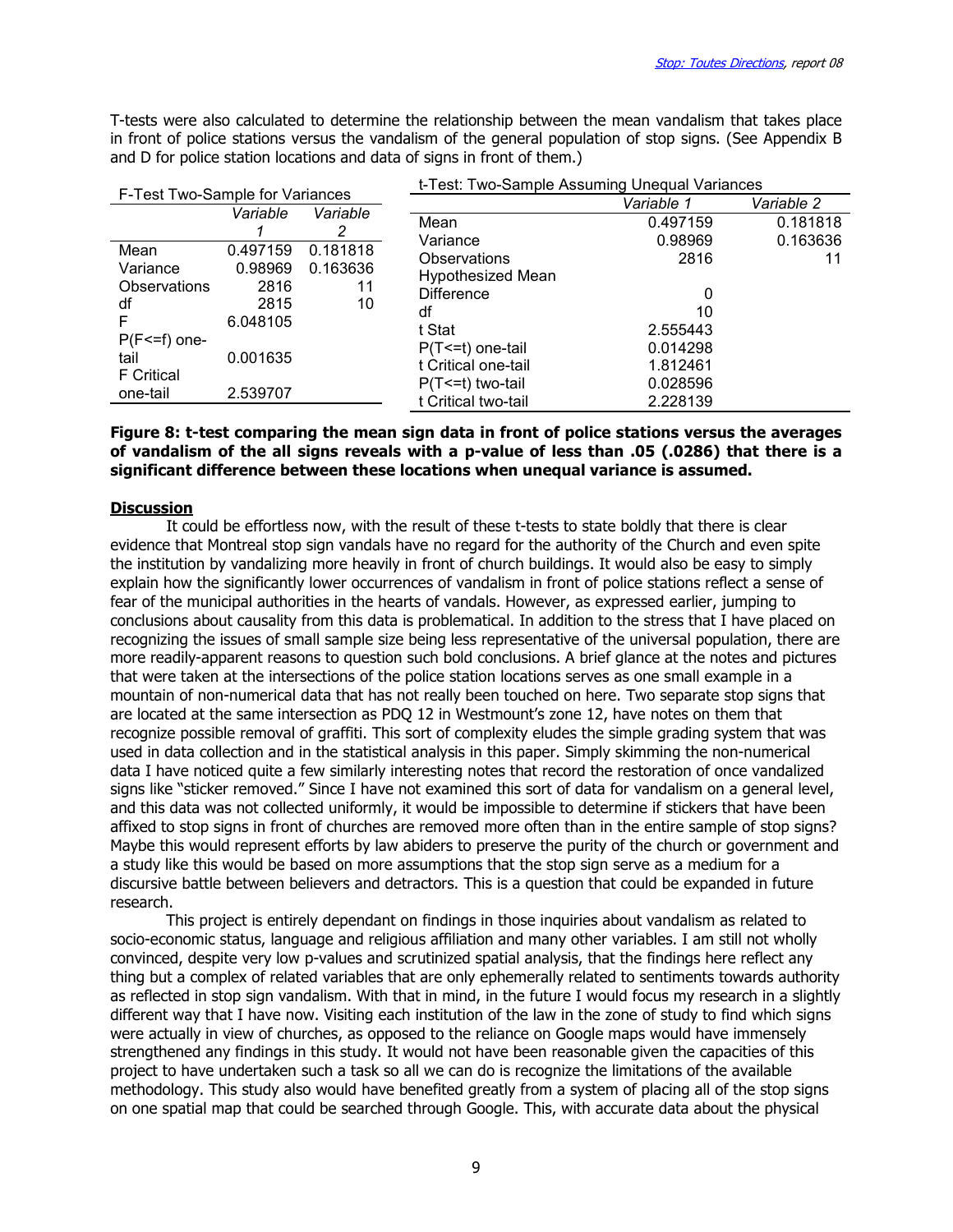location of the church would have made this project easier and more sound. Finally, despite my scepticism towards the seemingly significant and interesting findings have emerged from the data, this essay has explored, although not completely, the limitations and possibilities of an experimental archaeological method for dealing with ideological remnants in the Montreal stop sign data.

## References

Block, Richard L. "Fear of Crime and Fear of the Police," Social Problems 19 No. 1 (1971): 91-101.

- Bourdieu, Pierre. "The Force of Law: Toward a Sociology of the Juridical Field," Hastings Law Journal 38 (1986-1987): 805-853.
- Derrida, Jacques.' Force of law: the "mystical foundation of authority," Cardozo Law Review 11(1990): 919-1046.
- Feest, Johannes."Compliance with Legal Regulations: Observation of Stop Sign Behavior." Law & Society Review 2 No. 3 (1968): 447-461.
- Kieckhefer, Richard. Theology in Stone: Church Architecture from Byzantium to Berkeley. Oxford UP: England, 2004.
- Tassie, J. S. "The Use of Sacrilege in the Speech of French Canada," American Speech 36 No. 1 (1961): 34-40.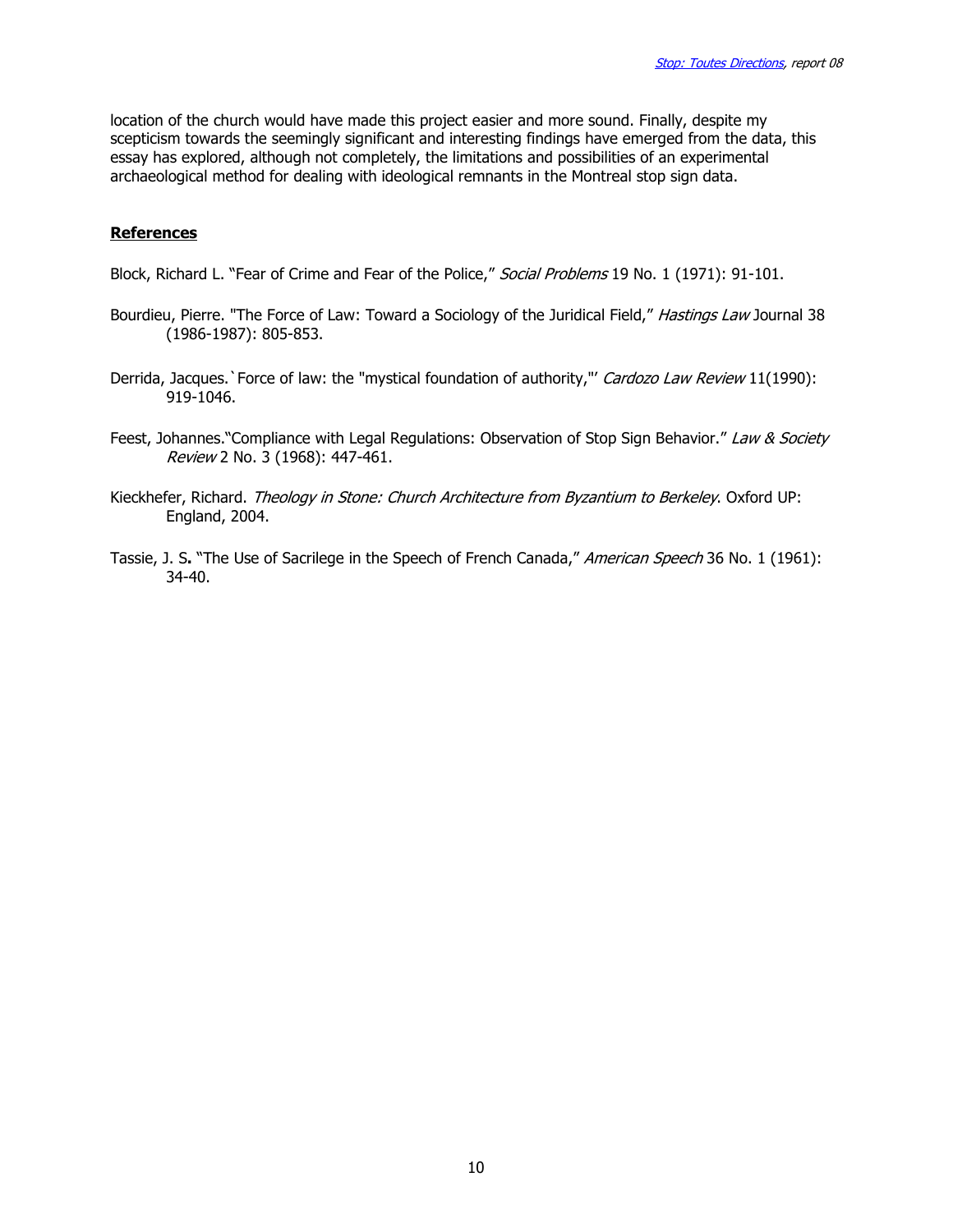## Appendix A: Results of all churches by zone of inquiry (number of churches per zone)

The numbers included along the left side of certain addresses corresponds to appendix C Zone 1 (4 churches) Montreal Chinese Alliance Church

405 Rue Marie-Anne E, Montréal, QC H2J 1A1 cross stdenis

Centre Zen De La Main 30 rue Vallières, Montréal, QC H2W 1C2 cross st laurent

Paroisses Catholiques-Catholic Parishes 4237 avenue Henri-Julien, Montréal, QC H2W 2K7 cross rachel e (ish)

Eglise Portugaise (Catholique) 60 rue Rachel Ouest, Montréal, QC H2W 1G3 cross: stdominique Zone 2 (7) St. John's Lutheran Church 3594 Jeanne Mance, Montreal, QC H2X 2K3 cross princearthur

Church Montreal Chinese Bap 3567 rue Saint-Urbain, Montréal, QC H2X 2N6 cross:(not really corner) princearthur

Baha'i Foi Centre d'Information 177 avenue des Pins Est, Montréal, QC H2W 1N9 cross closest to hotel deville

Mennonite Fellowship Of Montréal 120 avenue Duluth Est, Montréal, QC H2W 1H1 between coloniale and debullion

Sanctuaire De St-Jude 3980 rue Saint-Denis, Montréal, QC H2W 2M3 cross duluth

Paroisses Catholiques-Catholic Parishes 3760 avenue de l'Hôtel-de-Ville, Montréal, QC H2W 2G4 cross pins

Centre liturgique 306 Sherbrooke E, Montreal, QC H2X cross sanguinet

Zone 3 (9) **3.1** Church of St John The Evangelist 137 avenue du Président-Kennedy, Montréal, QC H2X 3P6 cross kimberly

Chapelle Notre-Dame-de-Lourdes 430 rue Sainte-Catherine Est, Montréal, QC H2L 2C5 cross stdenis

Montreal Chinese Pentecostal Church 100 rue de la Gauchetière Est, Montréal, QC H2X 1P5 cross dubullion

Eglise Unie St-Jean 110 rue Sainte-Catherine Est, Montréal, QC H2X 1K7 cross berger maybe debullion

3.5 Mission Chinoise Catholique 979 rue cote, Montréal, QC H2Z 1L1 cross Viger sort of

3.6 Dl Cormier 260 rue Sainte-Catherine Est, Montréal, QC H2X 1L4 cross ste elisabeth

3.7 Association Bouddhiste de Chan Hai Lei Jang 125 rue Charlotte, Montréal, QC H2X 1M2 cross debullion and (maybe) berger

Mosquée Al-Omah Al-Islamiah 1245 St Dominique, Montréal, QC H2X 2W4 cross but between stcatherine and charlotte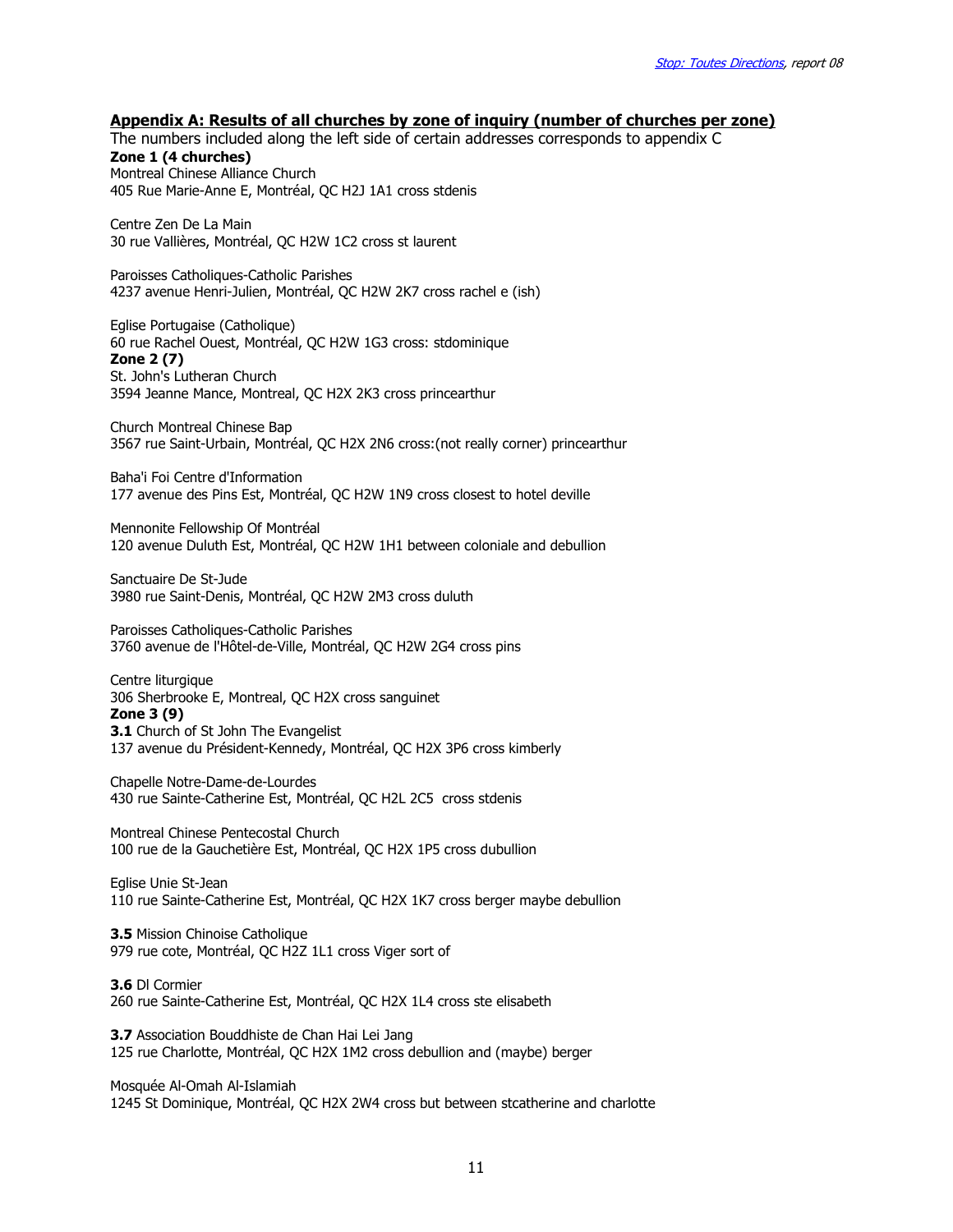St-Benoit-de-Nursie Orthodox Church Unverified listing 2014 Rue St-urbain, Montréal, QC H2X 3X8 cross ontario Zone 4 (5) Peoples Church Of Montréal 2097 avenue Union, Montréal, QC H3A 2C3 cross sherbrooke

Presbyterian Church In Canada 3495 rue University, Montréal, QC H3A 2A8 cross:milton

**4.3** Chinese Christian Gospel Church 3564 rue Aylmer, Montréal, QC H2X 2B8 cross :not really prince arthur

Notre Dame De La Salette 3535 avenue du parc, Montréal, QC H2X 2H8 cross milton (ish)

Opus Dei - 630 Sherbrooke O, Montréal, QC H3A 1E4 cross between university and union between milton and prince arthur Zone 5 (5) Christ Church Cathedral 1444 avenue Union, Montréal, QC H3A 2B8 cross ste catherine also university

5.2 St James United Church 1435 rue City Councillors, Montréal, QC H3A 2E4 cross stecatherine

St Patrick'S Basilica 460 boulevard René-Lévesque Ouest, Montréal, QC H2Z 1A7 Cross: St. Alexandre

Église du Gesu 1202 rue de Bleury, Montréal, QC H3B 3J3 cross:renelevesque

Archevêché De Montréal 1085 rue de la Cathédrale, Montréal, QC H3B 2V3 renelevesque (sort of) Zone 6 (4 or 5) **6.1** St George's Anglican Church 1101 rue Stanley, Montréal, QC H3B 2S6 cross gauchertiere o

Church of St Andrew & St Paul 3415 rue Redpath, Montréal, QC H3G 2G2 cross sherbrooke

Church Of St James The Apostle 1439 rue Sainte-Catherine Ouest, Montréal, QC H3G 1S6 Crossst:Mackay

Finnish Lutheran Church 1500 avenue du Docteur-Penfield, Montréal, QC H3G 1B9 cross MeGregor/simpson

Eglise Réformée St-Jean 3407 avenue du Musée, Montréal, QC H3G 2C6 cross sherbrooke

Impact Church Unverified listing 1439 Rue Ste-catherine O, Montréal, QC H3G 1S6 cross mackay ish, more than bishop Same address as above Zone 7 (6) 7.1 Evangel Pentecostal Church 1235 rue Lambert-Closse, Montréal, QC H3H 1Z4 cross:tupper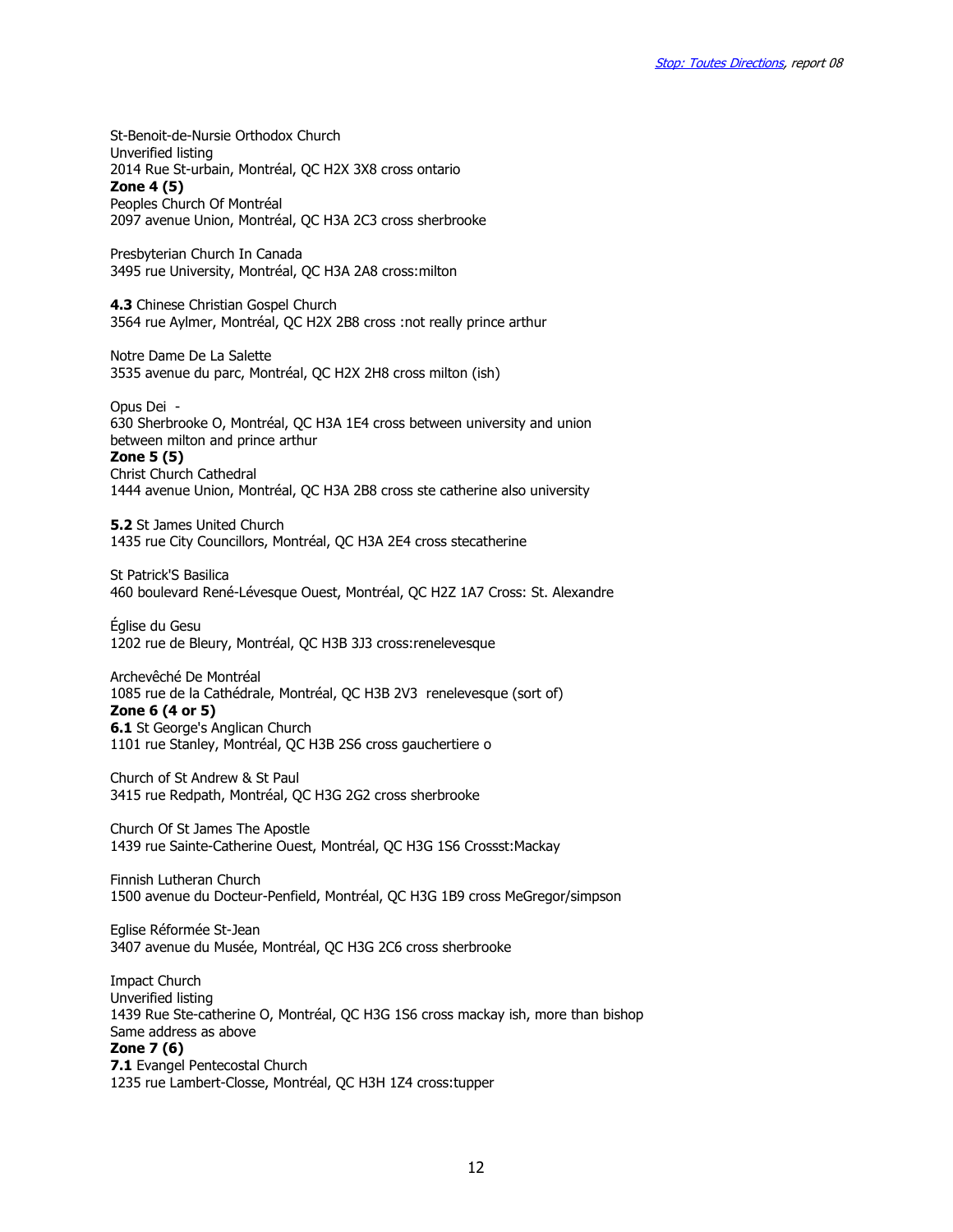Catholic Centre The 2005 St Marc, Montréal, QC H3H 2G8 cross maisonneuve

Spiritual Science Fellowship 1974 boulevard de Maisonneuve Ouest, Montréal, QC H3H 1K5 cross between du fort and towers

Archevêché De Montréal Montréal, QC H3H 1G4 intersection of sherbrooke and du fort

Fondation Du Grand Séminaire De Montréal 2065 rue Sherbrooke Ouest, Montréal, QC H3H 1G6 cross between dufort and noname street

Greater Montreal Church of Christ Unverified listing 1650 Boulevard De Maisonneuve O, Montréal, QC H3H 2P3 cross pierce Zone 8 (4) 8.1 St Stephen's Anglican Church 1 Weredale Park, Westmount, QC H3Z 1Y5 cross dorchester

All Nation Baptist Church 1 rue Weredale Park, Westmount, QC H3Z 1Y5 cross:park maybe clandeboye Same address as above?

8.3 Church House Of Prayer For All Nations 4119 boulevard de Maisonneuve Ouest, Westmount, QC H3Z 1K2 cross closest to wood, also elm

Bethel Gospel Chapel 4250 boulevard de Maisonneuve Ouest, Westmount, QC H3Z 1K6 cross: olivier Zone 9 (5) Christ Victorious Church 6484 avenue Victoria, Montréal, QC H3W 2S8 cross plamondon

Mount Zion Apostalic Church 4685 avenue de Courtrai, Montréal, QC H3W 1A2 no cross closest to unnamed oneway off of victoria

Pagode Tambao 4450 AVENUE VAN HORNE, Côte-des-Neiges, QC H3S 1A1 cross lavoie

Congregation Shomrim Laboker Beth Yehudah Shaare Tefillah 6410 avenue de Westbury, Montréal, QC H3W 2X3 cross plamondon

Victory Bible Church Unverified listing 6260 Rue Victoria, Montréal, QC H3W 2S3 cross: kent (ish) Zone 10 (3) St-Joseph's Oratory 3800 chemin Queen-Mary, Montréal, QC H3V 1H6 (514) 733-8211 - Rated 4.6 out of 5.0 cross private near dufrere-andre

Fabrique de la Paroisse Notre-Dame-Des-Neiges 4300 Chemin Queen Mary, Montréal, QC H3V 1A6 no cross near cedar crescent

10.3 Soeurs de Saint-Paul-de-Chartres 3813 avenue Lacombe, Montréal, QC H3T 1M3 cross legare Zone 11 (0) Zone 12 (5) 12.1 St Matthias Church Office 24 Hours 10 avenue Church Hill, Westmount, QC H3Y 2Z9 cross cotestantoine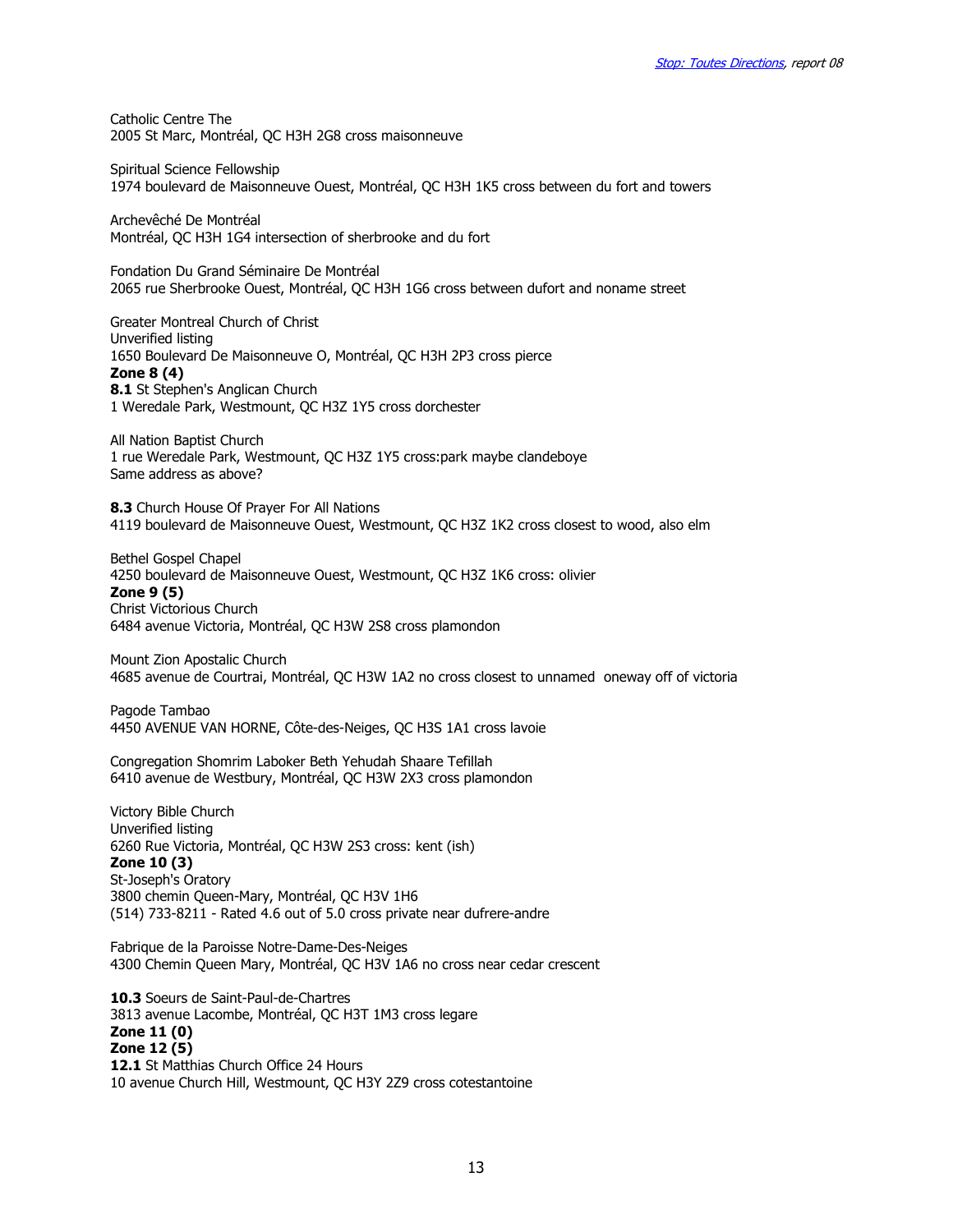12.2 Westmount Baptist Church 411 avenue Roslyn, Westmount, QC H3Y 2T6 cross sherbrooke

12.3West End Christian Fellowship 386 avenue Lansdowne, Westmount, QC H3Z 2L4 cross sherbrooke

12.4 Trinity Memorial Church Parish 5220 Sherbrooke W, Montréal, QC H4A 1T8 cross roslyn (bubble not pointing)

12.5 Ascension of Our Lord parish 375 Kitchener Avenue, Westmount, QC H3Z 2G1 cross sherbrooke (google map is off here) Zone 13 (5) 13.1 Westmount Park Church 305 avenue Lansdowne, Westmount, QC H3Z 2L5 Maisonneuve/cheminacademy

13.2 Serbian Orthodox Church 349 avenue Melville, Westmount, QC H3Z 2J7 closest to mebourne

United Church Of Canada The Church Center 301 avenue Lansdowne, Westmount, QC H3Z 2L5 cross maisonneuve

13.4 Paroisses Catholiques-Catholic Parishes 4311 boulevard de Maisonneuve Ouest, Westmount, QC H3Z 1L1 cross: between kitchener and clarke

13.5 Oeuvres de St-Jude (Les) 2715 ch de la cote Ste Catherine, Montréal, QC H4A 1L2 no cross away from maisonneuve Zone 14 (2) 14.1 Spanish & Portuguese Synagogue 4894 avenue Saint-Kevin, Montréal, QC H3W 1P2 cross lemieux

14.2 Congregation Zichron Kedoshim 5215 avenue de Westbury, Montréal, QC H3W 2W4 cross fulton Zone 15 (1) St Andrew's-Dominion-Douglas Church 687 avenue Roslyn, Westmount, QC H3Y 2V1 cross: the blvd Zone 16 (5) 16.1 Unitarian Church Of Montréal 5035 de Maisonneuve W, QC H4A crossstreet bulmer

Korean Full Gospel Church of Montreal 3484 boulevard Décarie, Montréal, QC H4A 3J5 cross: 15?

Eglise Adventiste de Westmount 571 avenue Victoria, Westmount, QC H3Y 2R7 cross willow (which lookes like it does not connect) between westmount and cotestantoine

Paroisses Catholiques-Catholic Parishes 5333 avenue Notre-Dame-de-Grâce, Montréal, QC H4A 1L2 cross decarie (ish)

Westmount Seventh Day Adventist Church Unverified listing 571 Rue Victoria, Westmount, QC H3Y 2R7 cross none near westmountave Zone 17 (2) Jesus Is Lors Church 6900 boulevard Décarie, Cote Saint-Luc, QC H3X 2T8 cross vezina

Adath Israel-Poale Zedek Congregation 223 croissant Harrow, Hampstead, QC H3X 3X7 cross chemin belsize Zone 18 (8)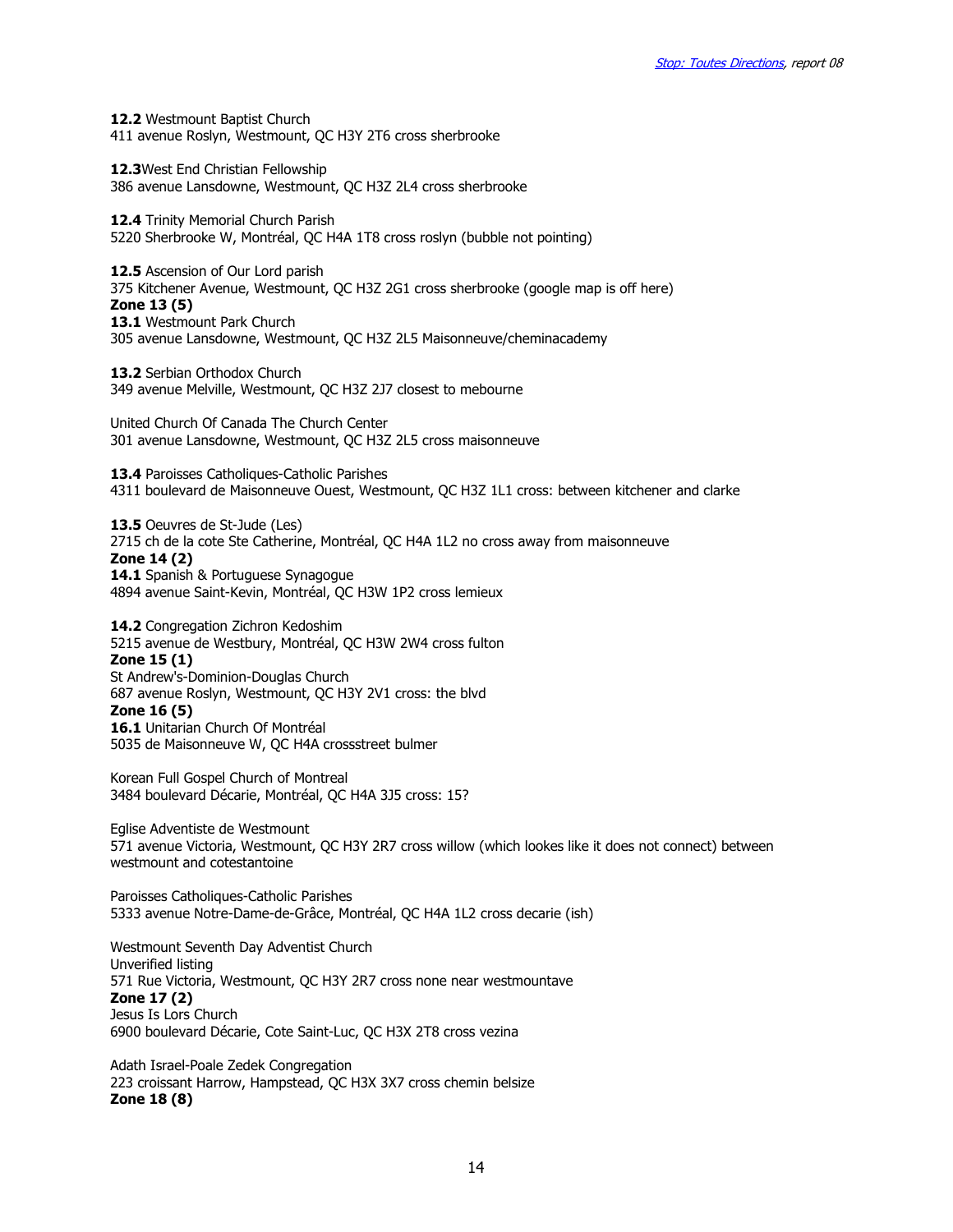18.1 St Matthew's Church (Anglican) 4940 Macdonald Ave, Hampstead, QC H3X 2V3 Cross snowdon

18.2 Snowdon Baptist Church 5275 avenue Earnscliffe, Montréal, QC H3X 2P7 cross:Isabella

18.3 Chambit Presbyterian Church Of Montreal 5545 rue Snowdon, Montréal, QC H3X 1Y8 cross clanranald

Acts Pentecostal Church 4640 boulevard Décarie, Montréal, QC H3X 2H5 cross:none on map between snowdon and cotestluc

18.5 Ephraim Scott Memorial Presbyterian Church 5545 rue Snowdon, Montréal, QC H3X 1Y8 cross clanranald

St Malachy's Church 5330 avenue Clanranald, Montréal, QC H3X 2S6 cross isabella (sortof)

Shaare Zion Congregation 5575 cote St Luc, Montréal, QC H3X 2C9 cross between marcil and old orchard

18.8 Paroisses Catholiques-Catholic Parishes 5391 rue Snowdon, Montréal, QC H3X 1Y5 cross earnscliffe Zone 19 (3) Church Of Jesus-Christ Of Latterday

4355 de l'Orphelinat, QC H4A no cross closest at cotestluc

19.2 Christian Science Church First Church Montreal And Reading Room - more info » 5715 avenue de Monkland, Montréal, QC H4A 1E7 cross harvard

Trinity Lutheran Church Unverified listing 4345 Avenue Marcil, Montréal, QC H4A 2Z9 cross monkland Zone 20 (6) Unity Church Of Montreal 3455 avenue Girouard, Montréal, QC H4A 3C5 Crossstreet-none near sherbrookandcotestantoine

20.2 Wesley United Church 5964 avenue Notre-Dame-de-Grâce, Montréal, QC H4A 1N1 cross street Hapton

20.3 River's Edge Communit Church 5567 ch de la cote St Antoine, Montréal, QC H4A 1R4 cross:oldorchard

20.4 Knox Crescent Kensington & First Presbyterian Church 6225 avenue Godfrey, Montréal, QC H4B 1K3 cross :between grand and Kensington Also listed at same address: Korean Presbyterian Church of Montreal (The)

St Ansgar Lutheran Church 4020 boulevard Grand, Montréal, QC H4B 2X5 cross notredamedegrace

20.6 Church of St Columba 4020 avenue Hingston, Montréal, QC H4A 2J7 cross notredame de grace Zone 21 (3) Abundant Life Faith Church Int'l Inc 5675 chemin Upper-Lachine, Montréal, QC H4A 2A9 cross: between harvard and oxford

Taiwanese Robert Campbell Presbyterian 2225 avenue Régent, Montréal, QC H4A 2R2 cross maisonneuve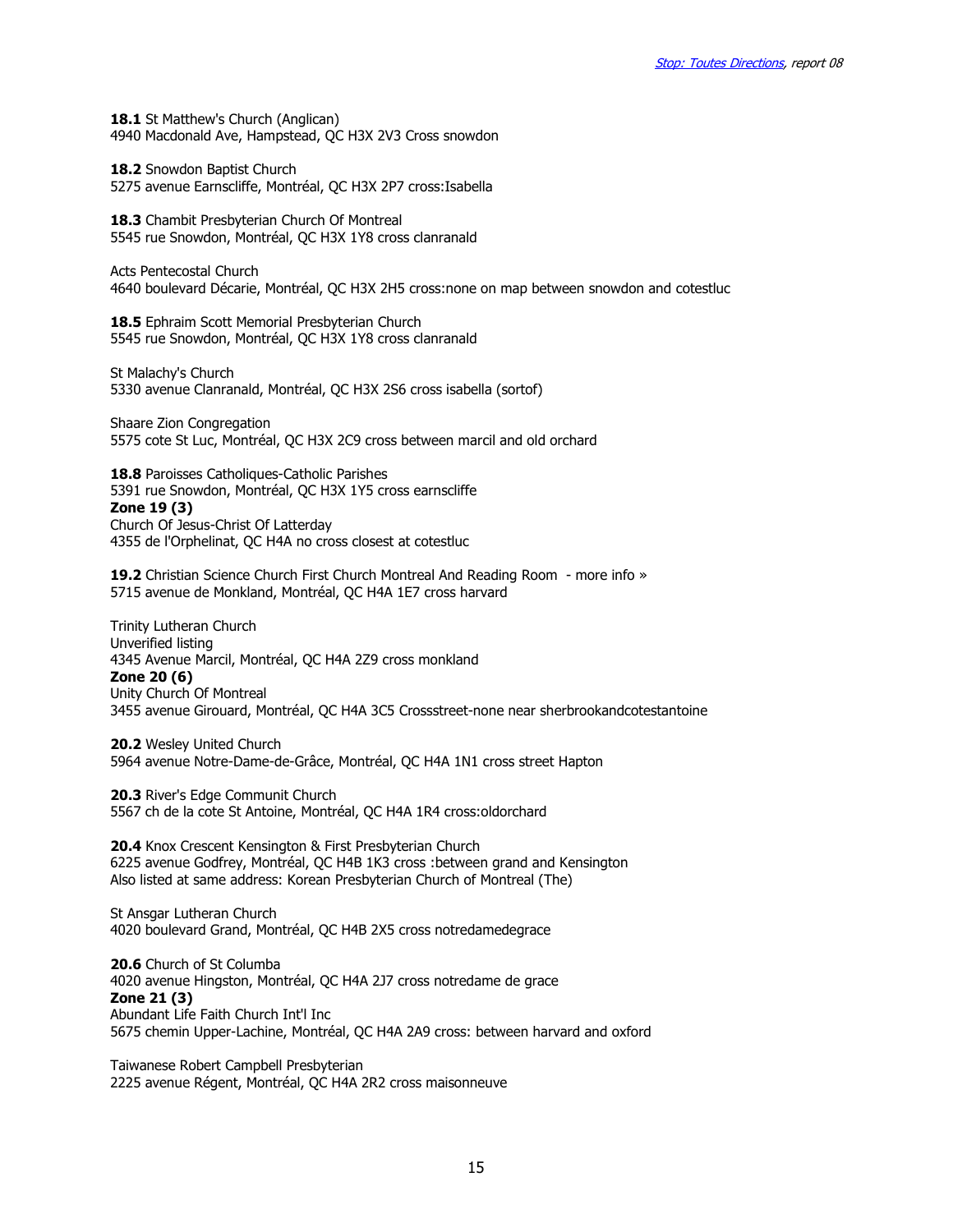Bethlehem United Church Inc 2255 avenue West Hill, Montréal, QC H4B 2S3 cross maisonneuve (ish)

Zone 22 (2)

22.1 Montreal Chinese Alliance Church 13 rue Finchley, Hampstead, QC H3X 2Z4 cross queen mary

22.2 First Baptist Church 6215 chemin de la cote-Saint-Luc, Hampstead, QC H3X 2H3 cross holtham/kensington Also listed at address: Christian Restoration Center Zone 23 (3) Montreal West Church of God 4874 boulevard Grand, Montréal, QC H3X 3S2 cross (sort of) somerlend

St Ansgar Lutheran Church 4020 boulevard Grand, Montréal, QC H4B 2X5 cross madison

23.3 Paroisses Catholiques-Catholic Parishes 6405 rue de Terrebonne, Montréal, QC H4B 1A8 cross benny None in 24 or 25

#### Zone 26 (1)

Congrégation Tifereth Beth David Jérusalem 6519 chemin Baily, Cote Saint-Luc, QC H4V 1A1 cross randall Zone 27 (2) 27.1 St Thomas Church

6897 avenue Somerled, Montréal, QC H4V 1V2 Cross Mariette

Logos Deliverance Ministries 6493 avenue Somerled, Montréal, QC H4V 1S6 cross cavendish Zone 28 (1) 28.1 Rosedale-Queen Mary United Church 6870 rue de Terrebonne, Montréal, QC H4B 1C5 cross:rosedale Zone 29 (1) 29.1 St-Richard 7070 chemin Guelph, Cote Saint-Luc, QC H4W 1G9 parkhaven ave Zone 31 (1) Ste-Catherine-De-Sienne 7070 avenue Somerled, Montréal, QC H4V 1V9 cross between belmore and st ignatius Zone 32 (1) St Ignatius Loyola Parish 4455 rue West Broadway, Montréal, QC H4B 2A7 no cross, somerled (circle not point)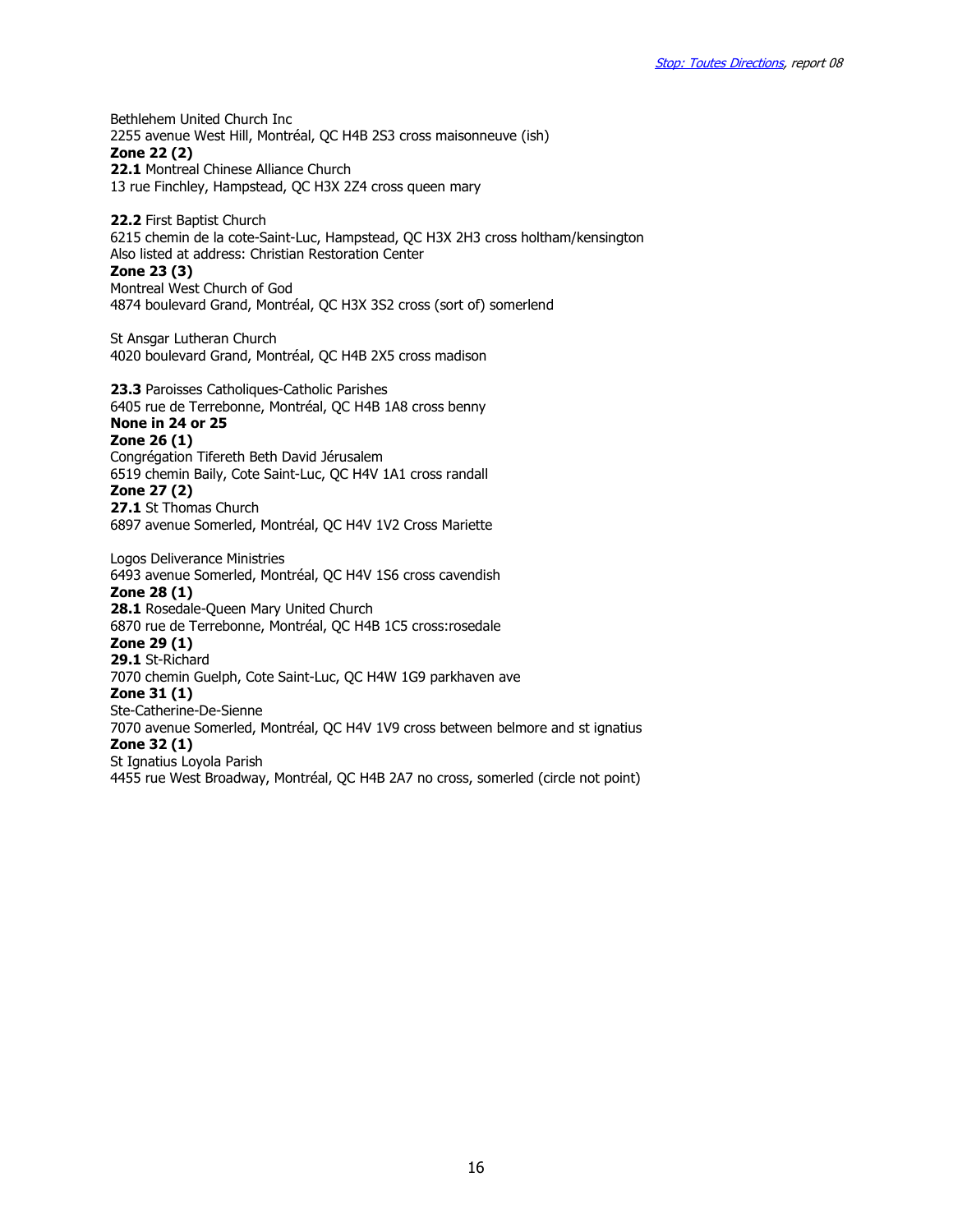## Appendix B: All police stations in larger survey zone PDQ 8

Lachine, Saint-Pierre 170, 15e Avenue [near rue Notre-Dame] Lachine (QC) H8S 3L9 PDQ 9 Côte-Saint-Luc, Hampstead, Montréal-Ouest 5757, boul. Cavendish [near chemin Kildare] Côte-Saint-Luc (QC) H4W 2W8 PDQ 12 Ville-Marie Ouest, Westmount 21, rue Stanton [near av. Argyle] Westmount (QC) H3Y 3B1 PDQ 21 Centre-ville (Ville-Marie Est), île Notre-Dame, île Sainte-Hélène, Vieux-Montréal 1180, rue Sainte-Élisabeth [near boul. René-Lévesque] Montréal (QC) H2X 3C4 PDQ 26 Côte-des-Neiges 5995, boul. Décarie [near av. Van Horne] Montréal (QC) H3W 3C9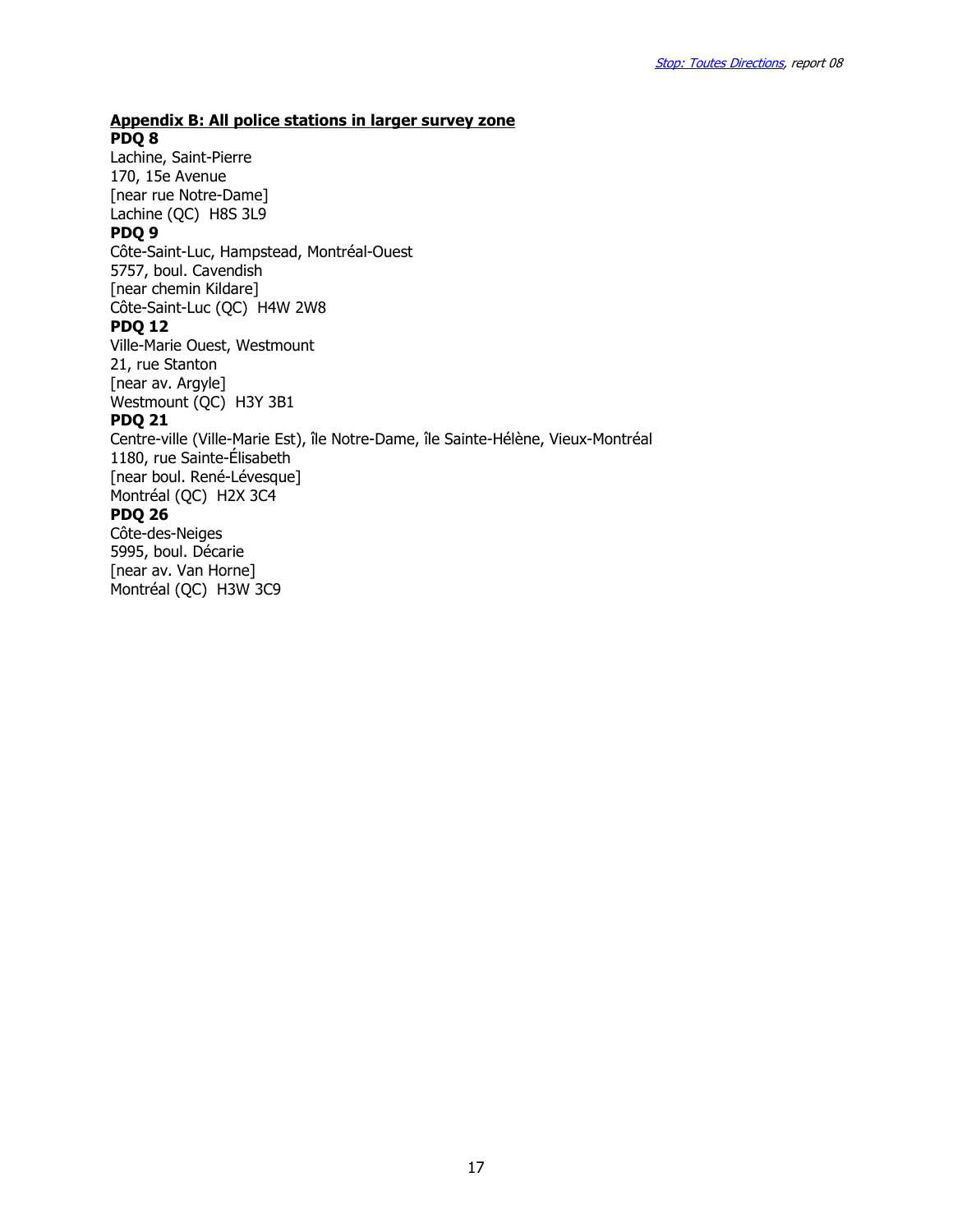# Appendix C Relevant data from intersections in front of churches

| Church | Zone           | Int #          | Sign #       | Int $(N/S)$      | Int $(E/W)$       | Van (F)  | Van (B)      | <b>Sum Vandalism Notes</b> |                                                     |
|--------|----------------|----------------|--------------|------------------|-------------------|----------|--------------|----------------------------|-----------------------------------------------------|
| 2.4    | $\overline{2}$ | 51             | 1            | Coloniale        | Duluth            | n        | $\Omega$     |                            |                                                     |
|        | 2              | 51             | 2            | Coloniale        | Duluth            | n        | O            | 0                          | obscured                                            |
|        | 2              | 51             | 3            | Coloniale        | Duluth            | $\Omega$ | 0            | 0                          |                                                     |
|        | 2              | 51             | 4            | Coloniale        | Duluth            | 0        | 3            | 3                          |                                                     |
| 3.1    | 3              | 31             | 7            | Kimberley        | President Kennedy | 0        | $\Omega$     | 0                          |                                                     |
| 3.5    | 3              | 13             | 3            | Côté             | Viger             | 0        | $\mathbf 0$  | 0                          |                                                     |
|        | 3              | 13             | 4            | Côté             | Viger             | 0        | 0            | 0                          |                                                     |
| 3.6    | 3              | 48             | 7            | St. Elizabeth    | St. Catherine     | 2        | 2            | 4                          | vertical support                                    |
|        | 3              | 48             | 8            | St. Elizabeth    | St. Catherine     | 2        | $\mathbf 0$  | 2                          |                                                     |
| 3.7    | 3              | 42             | 3            | Berger           | Charlotte         | $\Omega$ | $\Omega$     | 0                          |                                                     |
|        | 3              | 42             | 4            | Berger           | Charlotte         |          | 1            | 2                          | on front: etched "KNViYS" (?) on back: etched S"M"S |
|        | 3              | 43             | $\mathbf{1}$ | Bullion          | Charlotte         | O        | 0            | 0                          |                                                     |
|        | 3              | 43             | 2            | <b>Bullion</b>   | Charlotte         |          | 0            |                            |                                                     |
| 4.3    | 4              | 13             | 3            | Aylmer           | Prince Arthur     | $\Omega$ | $\Omega$     | 0                          |                                                     |
|        | 4              | 13             | 4            | Aylmer           | Prince Arthur     | 0        | $\mathbf{1}$ | -1                         |                                                     |
|        | 4              | 13             | 7            | Aylmer           | Prince Arthur     | $\Omega$ | $\Omega$     | 0                          |                                                     |
|        | 4              | 13             | 8            | Aylmer           | Prince Arthur     | 0        | 0            | 0                          |                                                     |
| 5.2    | 5              | 12             | 3            | City Councillors | St. Catherine     | 0        | 2            | 2                          |                                                     |
|        | 5              | 12             | 4            | City Councillors | St. Catherine     |          | 2            | 3                          |                                                     |
| 6.1    | 6              | 9              | 7            | Stanley          | La Gauchetière    | 0        | $\mathbf 0$  | 0                          |                                                     |
| 7.1    | 7              | 16             | $\mathbf{1}$ | Lambert Closse   | Tupper            | $\Omega$ | 0            | 0                          | RA-A3 front                                         |
|        | 7              | 16             | 3            | Lambert Closse   | Tupper            | 0        | 0            | 0                          | on median                                           |
|        | 7              | 16             | 4            | Lambert Closse   | Tupper            | 0        | 0            | 0                          | RA-A front                                          |
|        | 7              | 16             | 5            | Lambert Closse   | Tupper            | 0        | $\Omega$     | 0                          | <b>HUGE</b>                                         |
| 8.1    | 8              | 8              | 7            | Weredale Park    | Dorchester        | 0        | 0            | 0                          | pin-striped luminescence                            |
| 8.3    | 8              | 9              | 5            | Wood             | Maisonneuve       | 2        | 2            | 4                          | hinged and folded over                              |
|        | 8              | 1              | 7            | Elm              | Maisonneuve       | -1       | 0            | 1                          |                                                     |
| 8.4    | 8              | 2              | $\mathbf{1}$ | Olivier          | Maisonneuve       | 0        | 0            | 0                          |                                                     |
|        | 8              | $\overline{2}$ | 5            | Olivier          | Maisonneuve       | 2        | 0            | 2                          | HAMMER TIME                                         |
|        | 8              | 2              | 6            | Olivier          | Maisonneuve       |          | 0            |                            | <b>HAMMER TIME</b>                                  |
|        | 8              | 2              | 7            | Olivier          | Maisonneuve       | 0        | $\Omega$     | 0                          |                                                     |
|        | 8              | 2              | 8            | Olivier          | Maisonneuve       | 0        | 0            | 0                          |                                                     |
| 10.3   | 10             | 7              | 1            | Legare           | LaCombe           | 0        | $\Omega$     | 0                          | tied to wood post                                   |
|        |                |                |              |                  |                   |          |              |                            |                                                     |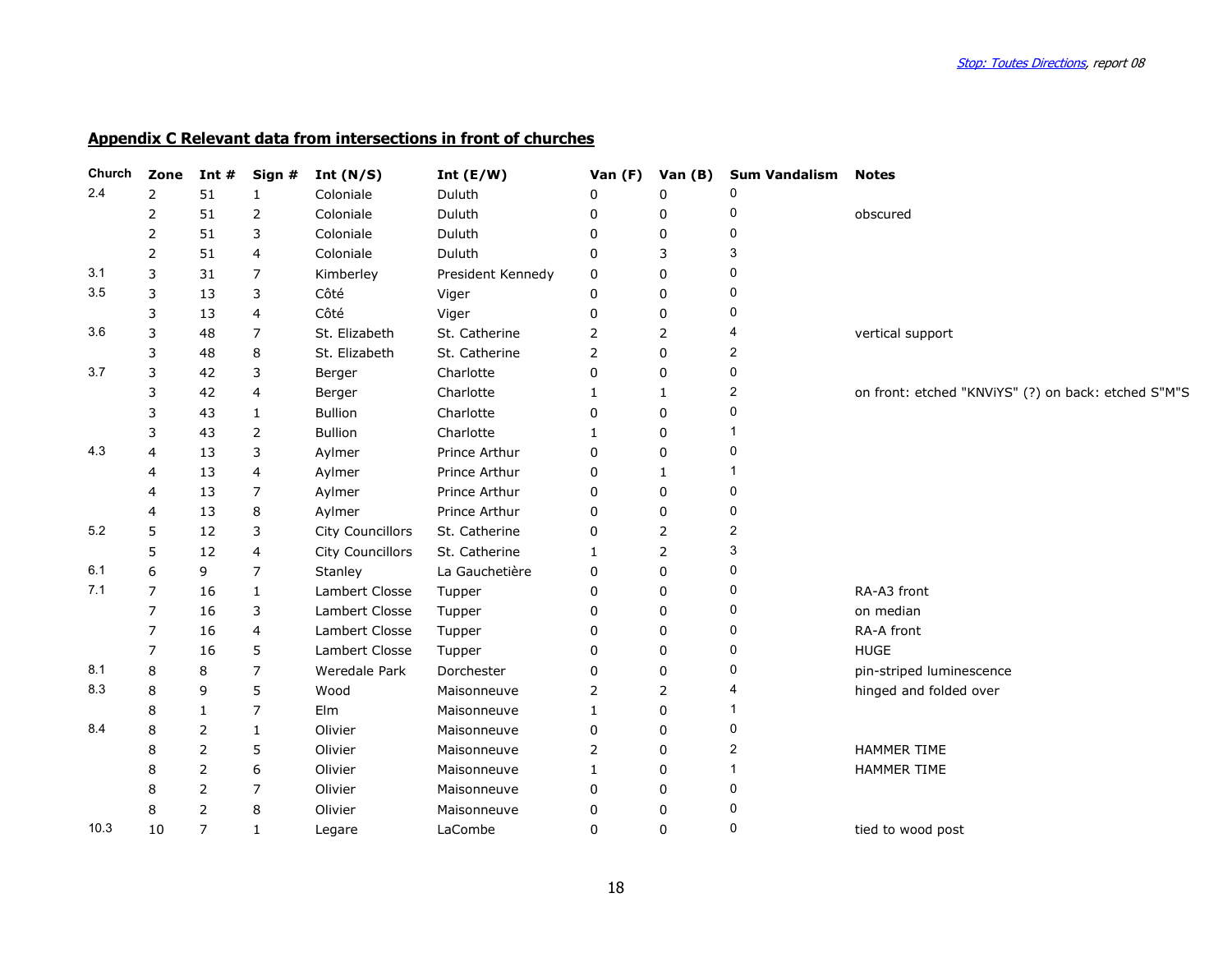|      | 10 | 7              | $\overline{2}$ | Legare        | LaCombe          | 0              | 0              | 0                       |                                      |
|------|----|----------------|----------------|---------------|------------------|----------------|----------------|-------------------------|--------------------------------------|
|      | 10 | $\overline{7}$ | 3              | Legare        | LaCombe          | 0              | $\mathbf 0$    | 0                       |                                      |
|      | 10 | $\overline{7}$ | $\overline{7}$ | Legare        | LaCombe          | 1              | $\mathbf{1}$   | $\overline{c}$          | graffiti on back                     |
| 12.1 | 12 | 47             | 3              | Church Hill   | Cote St. Antoine | 0              | 0              | 0                       |                                      |
| 12.2 | 12 | 13             | 3              | Roslyn        | Sherbrooke       | 1              | 0              | 1                       | back to back with another sign       |
|      | 12 | 13             | $\overline{7}$ | Roslyn        | Sherbrooke       | 0              | $\mathbf{1}$   | 1                       | sticker removed                      |
| 12.3 | 12 | 12             | 1              | Landsdowne    | Sherbrooke       | 0              | 1              | 1                       | hinged                               |
|      | 12 | 12             | 4              | Landsdowne    | Sherbrooke       | 0              | 0              | 0                       | hinged                               |
|      | 12 | 12             | $\overline{7}$ | Landsdowne    | Sherbrooke       |                | $\mathbf{1}$   | 1                       | hinged, locked                       |
| 12.4 | 12 | 13             | 3              | Roslyn        | Sherbrooke       | 1              | 0              | 1                       | back to back with another sign       |
|      | 12 | 13             | $\overline{7}$ | Roslyn        | Sherbrooke       | $\mathbf 0$    | 1              | 1                       | sticker removed                      |
| 12.5 | 12 | 3              | $\overline{7}$ | Kitchener     | Sherbrooke       | $\mathbf{1}$   | 0              | $\mathbf{1}$            | sticker removed                      |
| 13.1 | 13 | 28             | 5              | Lansdowne     | de Maisonneuve   |                | 3              | 3                       |                                      |
| 13.3 | 13 | 28             | $\overline{7}$ | Lansdowne     | de Maisonneuve   |                | $\overline{2}$ | $\overline{\mathbf{c}}$ |                                      |
| 13.2 | 13 | 20             | 3              | Melville      | Melbourne        | 0              | 0              | 0                       |                                      |
|      | 13 | 20             | 5              | Melville      | Melbourne        | 0              | 0              | 0                       |                                      |
|      | 13 | 20             | $\overline{7}$ | Melville      | Melbourne        | 3              | 0              | 3                       | Orange & white striped pole w/ simi  |
| 13.4 | 13 | 14             | 3              | Clarke        | de Maisonneuve   |                | $\Omega$       | 0                       | Hinged and closed (front obscured)   |
|      | 13 | 14             | 6              | Clarke        | de Maisonneuve   |                | 0              | 0                       | Hinged and closed (front obscured)   |
|      | 13 | 14             | $\overline{7}$ | Clarke        | de Maisonneuve   |                | 0              | 0                       | Hinged and closed (front obscured)   |
|      | 13 | 15             | $\mathbf{1}$   | Kitchener     | de Maisonneuve   | 0              | 0              | 0                       |                                      |
|      | 13 | 15             | 3              | Kitchener     | de Maisonneuve   | 1              | 2              | 3                       | huge scratches that look intentional |
|      | 13 | 15             | 5              | Kitchener     | de Maisonneuve   | 2              | 0              | 2                       |                                      |
|      | 13 | 15             | 6              | Kitchener     | de Maisonneuve   | 0              | $\mathbf{0}$   | 0                       | pole is tilted                       |
| 13.5 | 13 | $\mathbf{1}$   | 5              | Claremont     | de Maisonneuve   | $\overline{0}$ | 0              | 0                       | closed, hinged                       |
| 14.1 | 14 | 14             | $\overline{7}$ | Lemieux       | St.Kevin         | 0              | 0              | 0                       |                                      |
| 14.2 | 14 | 5              | $\overline{7}$ | Fulton        | Westbury         | 2              | 0              | $\overline{c}$          |                                      |
|      | 14 | 5              | 8              | Fulton        | Westbury         | 0              | 1              | 1                       |                                      |
| 16.1 | 16 | 35             | 3              | <b>Bulmer</b> | Maisonneuve      | 0              | 0              | 0                       | tilted over                          |
| 18.1 | 18 | 4              | $\overline{7}$ | Macdonald     | Snowdon          | 1              | $\Omega$       | 1                       | Front sticker removed                |
|      | 18 | 4              | 8              | Macdonald     | Snowdon          | 0              | 1              | 1                       | Back-sticker                         |
| 18.2 | 18 | 10             | $\mathbf{1}$   | Earnscliffe   | Isabella         | 0              | 0              | 0                       |                                      |
|      | 18 | 10             | 2              | Earnscliffe   | Isabella         | 0              | 0              | 0                       |                                      |
|      | 18 | 10             | 3              | Earnscliffe   | Isabella         | 0              | 0              | 0                       | wood pole                            |
|      | 18 | 10             | $\overline{7}$ | Earnscliffe   | Isabella         | 0              | 0              | 0                       |                                      |
| 18.3 | 18 | 3              | $\mathbf{1}$   | Clanranald    | Snowdon          | $\mathbf 0$    | $\mathbf{0}$   | 0                       |                                      |
|      |    |                |                |               |                  |                |                |                         |                                      |

#### graffiti on back

Orange & white striped pole w/ similar checkered back Hinged and closed (front obscured)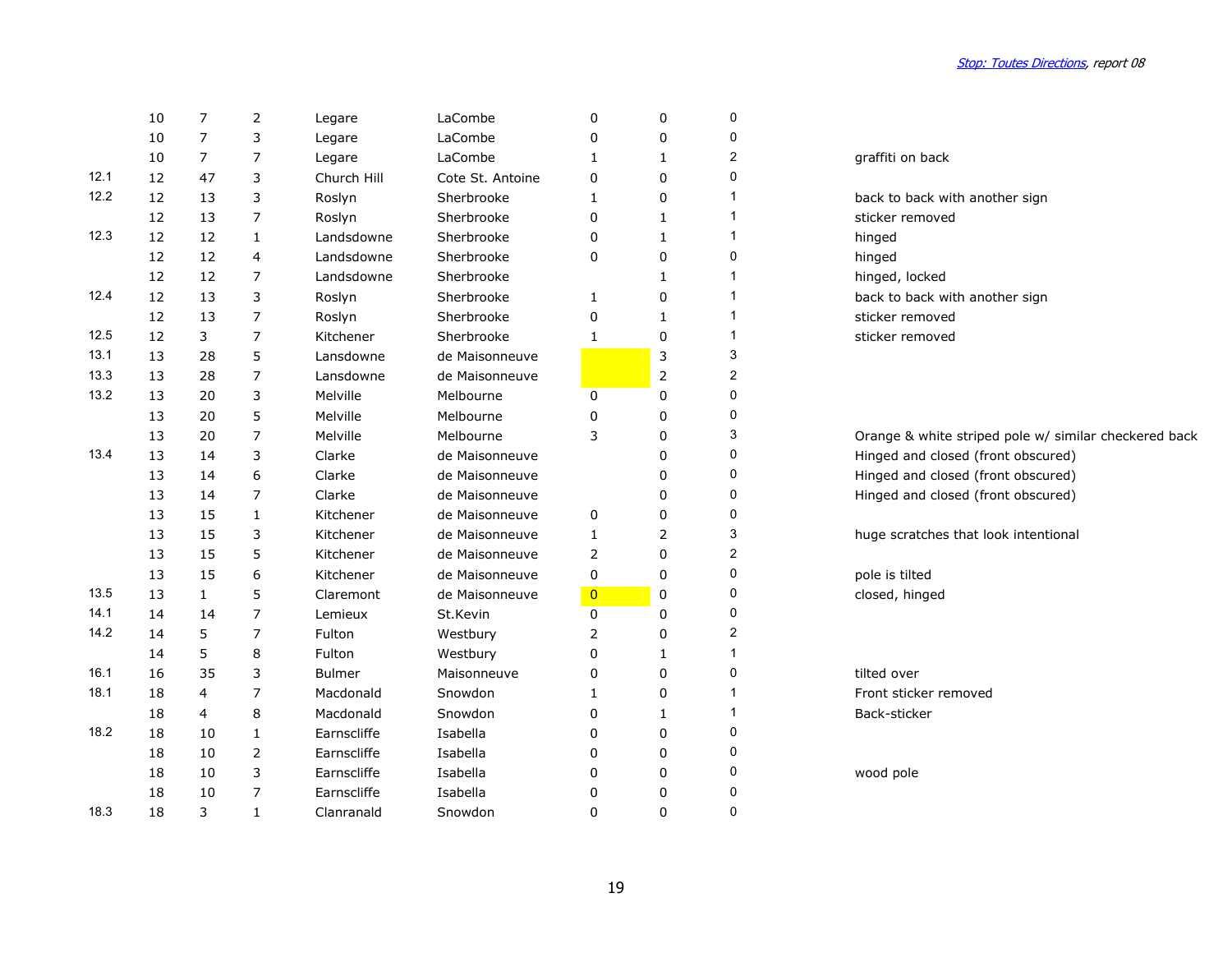| 18.5 | 18 | 3              | $\overline{2}$          | Clanranald             | Snowdon             | 0            | 0            | 0              |                             |
|------|----|----------------|-------------------------|------------------------|---------------------|--------------|--------------|----------------|-----------------------------|
|      | 18 | 3              | 7                       | Clanranald             | Snowdon             | 0            | 0            | 0              |                             |
|      | 18 | 3              | 8                       | Clanranald             | Snowdon             | 0            | 0            | 0              | wood pole                   |
| 18.8 | 18 | $\overline{2}$ | 5                       | Earnscliffe            | Snowdon             | 1            | 0            | 1              | Sticker-front               |
|      | 18 | $\overline{2}$ | 6                       | Earnscliffe            | Snowdon             | 0            | 0            | 0              | wood pole                   |
|      | 18 | 2              | 7                       | Earnscliffe            | Snowdon             | 0            | 2            | $\overline{2}$ |                             |
| 19.2 | 19 | 3              | $\overline{7}$          | Harvard                | Monkland            | 2            | 0            | 2              |                             |
|      | 19 | 3              | 8                       | Harvard                | Monkland            | 0            | 0            | 0              |                             |
| 20.2 | 20 | 19             | 3                       | Hampton                | Notre Dame de Grace | 2            | 0            | 2              | Not an all way intersection |
|      | 20 | 19             | 4                       | Hampton                | Notre Dame de Grace | 0            | 0            | 0              | Not an all way intersection |
| 20.3 | 20 | 34             | 3                       | Old Orchard            | Côte St. Antoine    | 0            | 0            | 0              | Diamond Lattice Lum         |
|      | 20 | 34             | 4                       | Old Orchard            | Côte St. Antoine    | 1            | 1            | 2              | Front: graffiti rubbed out  |
| 20.4 | 20 | 22             | $\mathbf{1}$            | Grand Boulevard        | Godfrey             | $\mathbf{1}$ | 0            | 1              | Diamond Lattice Lum         |
|      | 20 | 22             | $\overline{2}$          | <b>Grand Boulevard</b> | Godfrey             | 0            | 0            | 0              | Diamond Lattice Lum         |
|      | 20 | 23             | 3                       | Kensington             | Godfrey             | 0            | 0            | 0              |                             |
|      | 20 | 23             | $\overline{\mathbf{4}}$ | Kensington             | Godfrey             | $\mathbf{1}$ | 1            | $\overline{c}$ |                             |
| 20.6 | 20 | 20             | $\overline{7}$          | Hingston               | Notre Dame de Grace | 1            | 2            | 3              | back: faded graffiti        |
|      | 20 | 20             | 8                       | Hingston               | Notre Dame de Grace | 2            | $\mathbf{1}$ | 3              | front: one sticker removed  |
| 21.2 | 21 | 22             | 3                       | Regent                 | Maisonneuve         | 2            | 0            | 2              | stickers removed front      |
|      | 21 | 22             | $\overline{4}$          | Regent                 | Maisonneuve         | 0            | 0            | 0              |                             |
| 21.3 | 21 | 27             | 3                       | West Hill              | Maisonneuve         | 1            | 0            | 1              |                             |
|      | 21 | 27             | 4                       | West Hill              | Maisonneuve         | $\mathbf{1}$ | 0            | 1              |                             |
| 22.1 | 22 | $\mathbf{1}$   | 1                       | Finchley               | Queen Mary          | 1            | 0            | 1              |                             |
|      | 22 | 1              | 3                       | Finchley               | Queen Mary          | 0            | 0            | 0              |                             |
|      | 22 | $\mathbf{1}$   | 3.5                     | Finchley               | Queen Mary          | 0            | 0            | 0              |                             |
|      | 22 | $\mathbf{1}$   | 5                       | Finchley               | Queen Mary          | $\mathbf{1}$ | 0            | 1              |                             |
|      | 22 | $\mathbf{1}$   | 5.5                     | Finchley               | Queen Mary          | 0            | 0            | 0              |                             |
|      | 22 | $\mathbf{1}$   | $\overline{7}$          | Finchley               | Queen Mary          | 0            | 0            | 0              |                             |
| 22.2 | 22 | 22             | 3                       | Holtham                | Cote-St-Luc         | 0            | 0            | 0              |                             |
| 23.3 | 23 | 10             | $\mathbf{1}$            | Benny                  | Terrebonne          | 0            | 0            | 0              |                             |
|      | 23 | 10             | 5                       | Benny                  | Terrebonne          | 0            | 0            | 0              | Pinstripe Luminescent       |
|      | 23 | 10             | $\overline{7}$          | Benny                  | Terrebonne          | 0            | 0            | 0              |                             |
|      | 23 | 10             | 8                       | Benny                  | Terrebonne          | 1            | 1            | 2              |                             |
| 27.1 | 27 | 16.5           | $\overline{7}$          | Mariette               | Somerled            | 0            | 0            | 0              | Diagonal S.L.               |
|      | 27 | 16.5           | 8                       | Mariette               | Somerled            | 0            | 0            | 0              | Horizontal S.L.             |
| 28.1 | 28 | $\overline{7}$ | $\mathbf{1}$            | Rosedale               | Terrebonne          | $\mathbf{1}$ | $\mathbf{1}$ | 2              |                             |